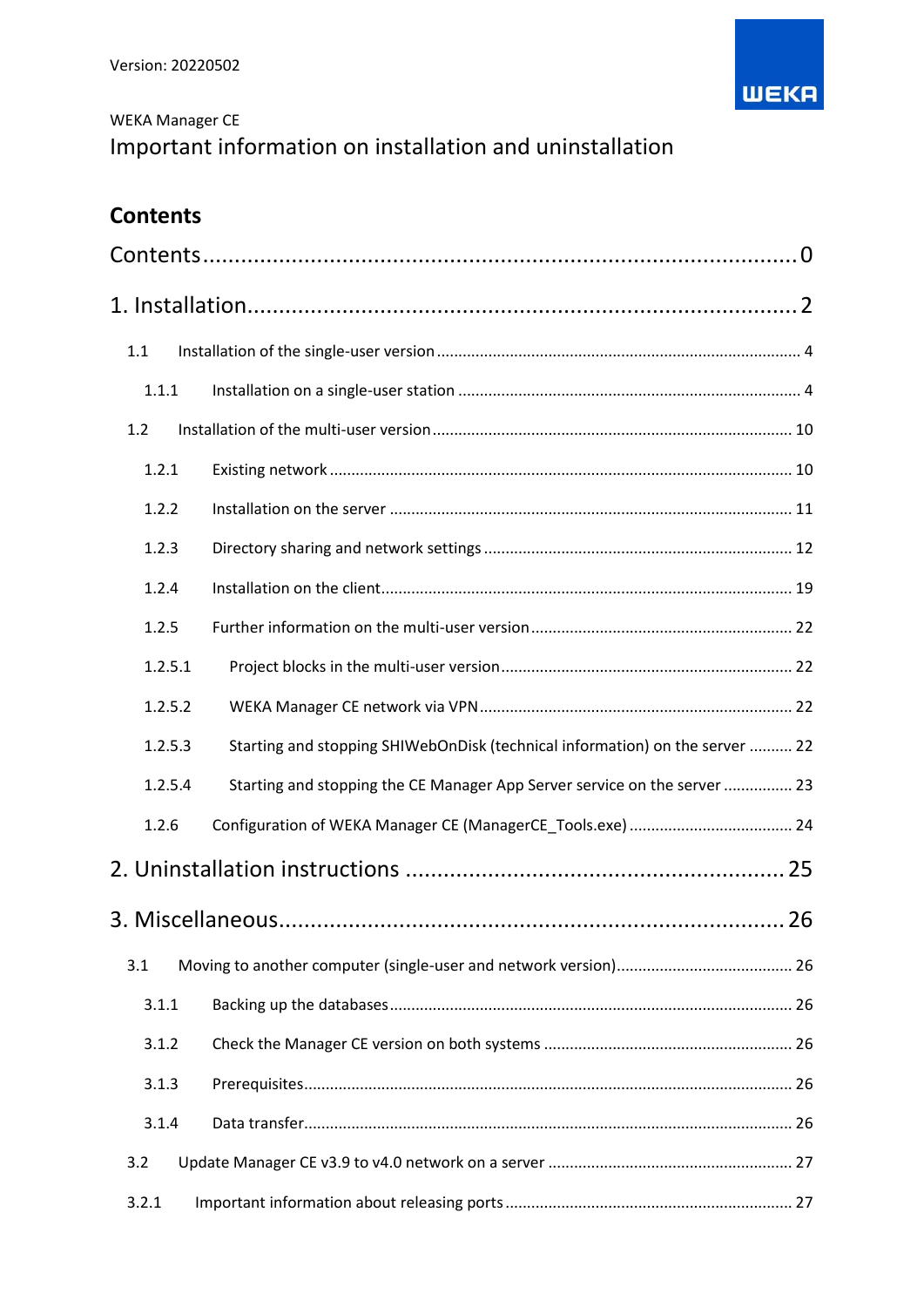# **WEKA**

|--|--|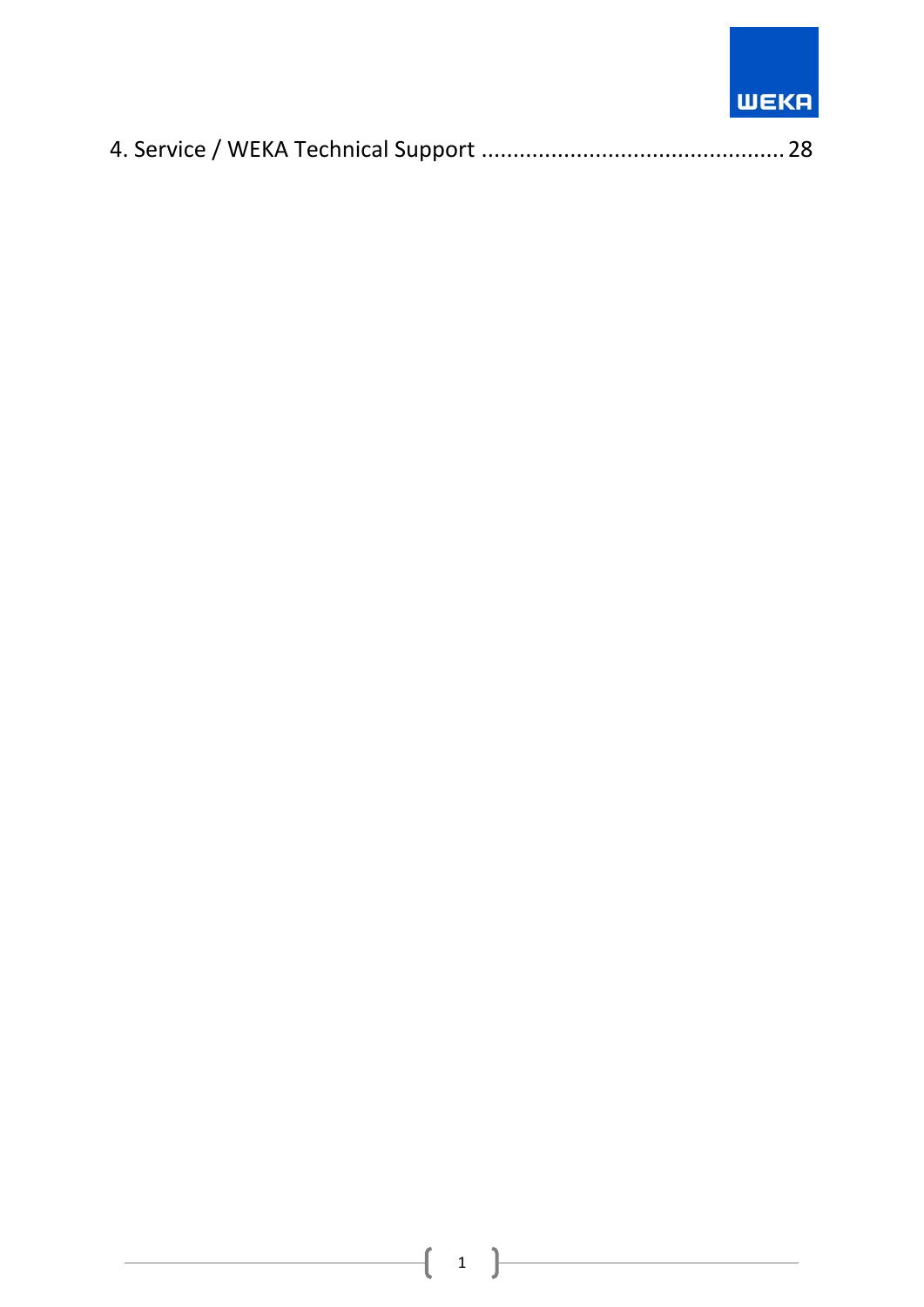

## <span id="page-2-0"></span>**1. Installation**

The following description is based on Microsoft Windows 10 and explains the necessary steps for the installation of the Manager CE software. The steps may deviate for those of other operating systems.



#### **Single-user version**

Press the "Single-User Version" button to start installing the WEKA Manager CE software. The software is fully functional initially; after the demo period expires it falls back into a mode with limited functions. Until then you can work with the software without limits. Afterwards some functions are no longer available to you.

After licensing, you can use the software and the projects recorded again to their full extent. You will find detailed licensing information in the software's license dialogue under the <Info> button.

The default directory for installation is <Program Files>\WEKA\Manager CE, however you can also install in a directory of your choice. The single-user version is installed locally on a workstation computer and is available exclusively at this workplace.

2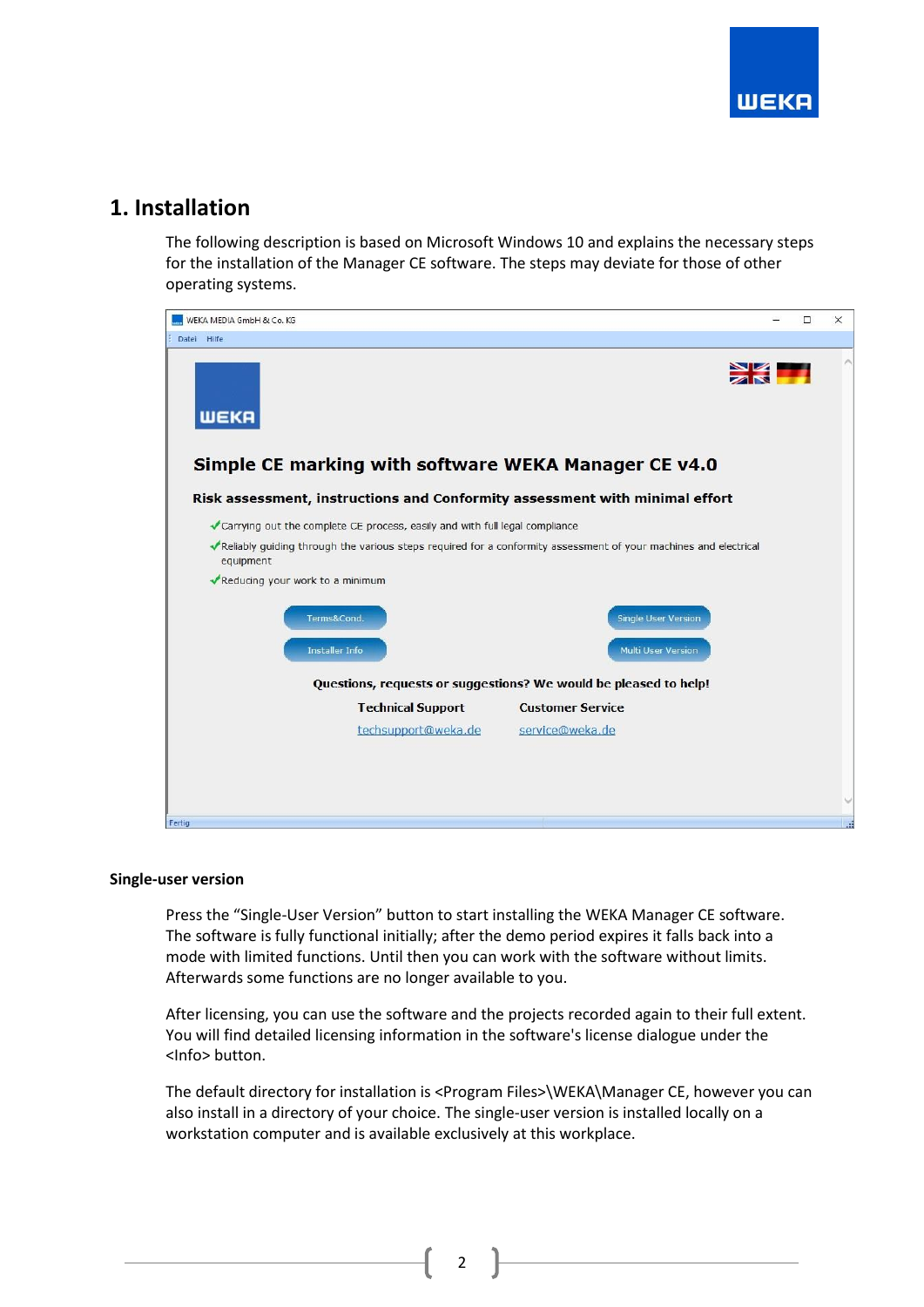

#### **Multi-user version**

Press the "Multi User Version" button to start installing the WEKA Manager CE multi-user version software. The software is fully functional initially; after the demo period expires the software falls back into a mode with limited functions. Until then you can work with the software without limits. Afterwards some functions are no longer available to you.

After licensing, you can use the software and the projects recorded again to their full extent. You will find detailed licensing information in the software's license dialogue under the <Info> button.

Installation takes place in the <Program Files>\WEKA\ Manager CE Netzwerkversion directory by default. The multi-user version is installed in a company-internal network on one computer defined as the server with additional client versions on each workstation. The multi-user version makes it possible for different users to access a common set of projects and data from their own workstations. The projects can be accessed by all users depending on their access rights. Access rights are administered by a user management interface.

#### **Use of Microsoft Word as of version 2013 in Manager CE (single-user or multi-user version)**

To create and edit Word documents, such as certification documentation, declarations of conformity, it is necessary to select a trustworthy storage location for Word.

You can specify a "trustworthy storage location" for example in:

Microsoft Word 2013, 2016, 2019 under File

- $\rightarrow$  Word Options
- → Trust Centre
- → Trust Centre Settings
- → "Trusted Locations".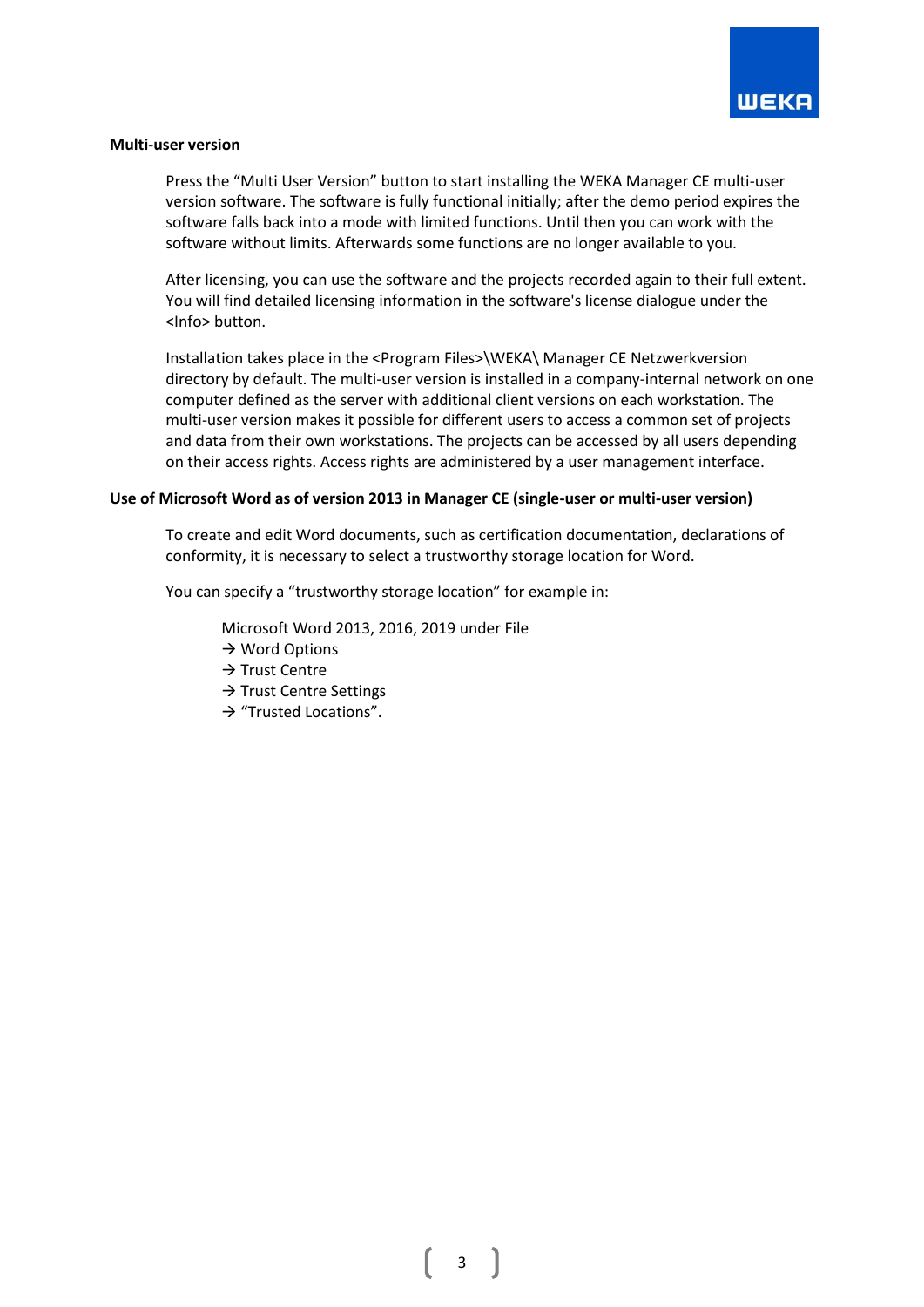

# <span id="page-4-0"></span>**1.1 Installation of the single-user version**

Insert the supplied DVD and carry out the following steps:

## <span id="page-4-1"></span>**1.1.1 Installation on a single-user station**

#### **1. Start the setup**

Select the "Single-User Version" to start the InstallShield Wizard.

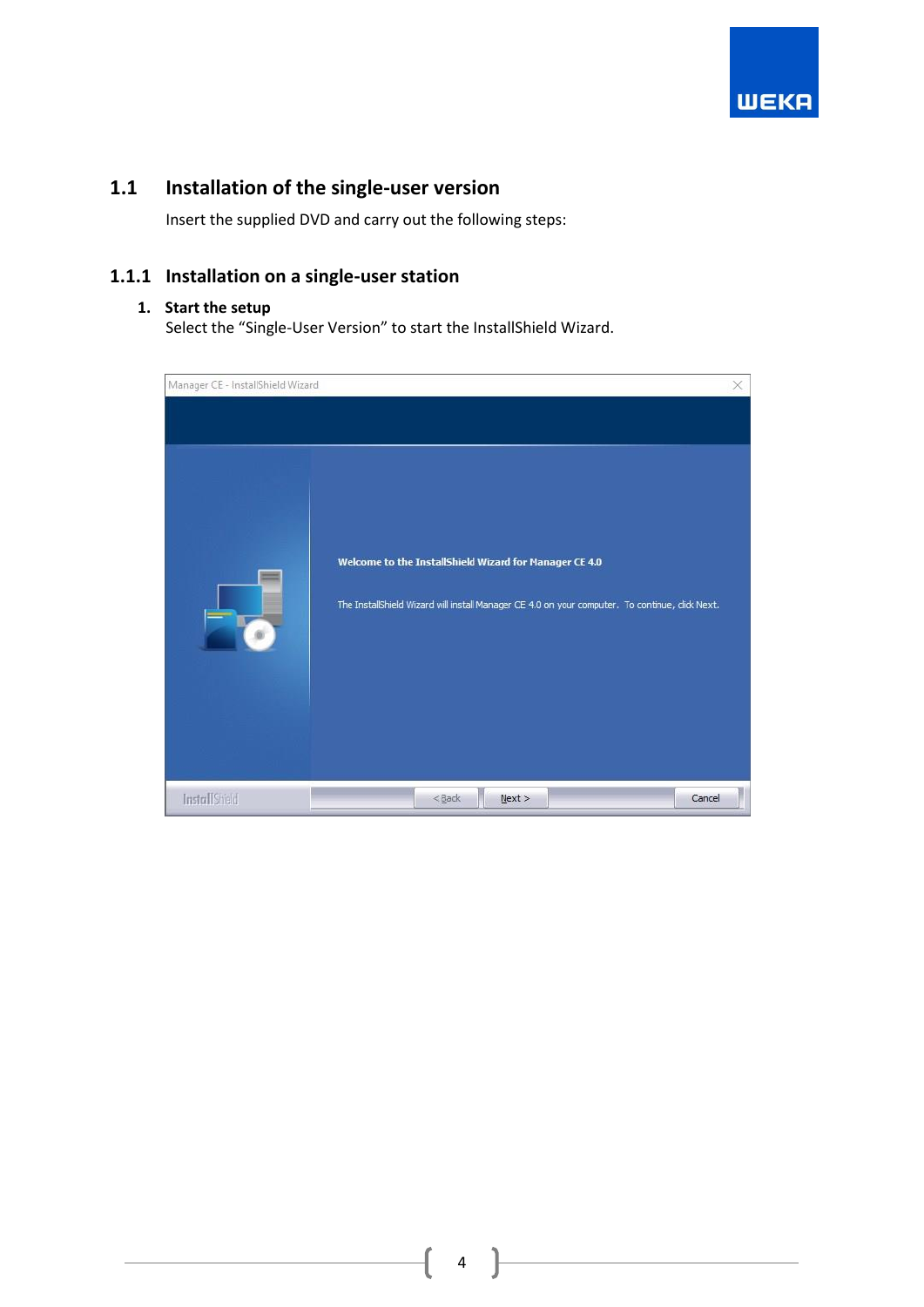

## **2. License agreement**

The **license agreement** appears when you click "Next". Carefully read through the agreement and then accept the terms under the text window.



Please note that acceptance is absolutely necessary in order for the setup to continue.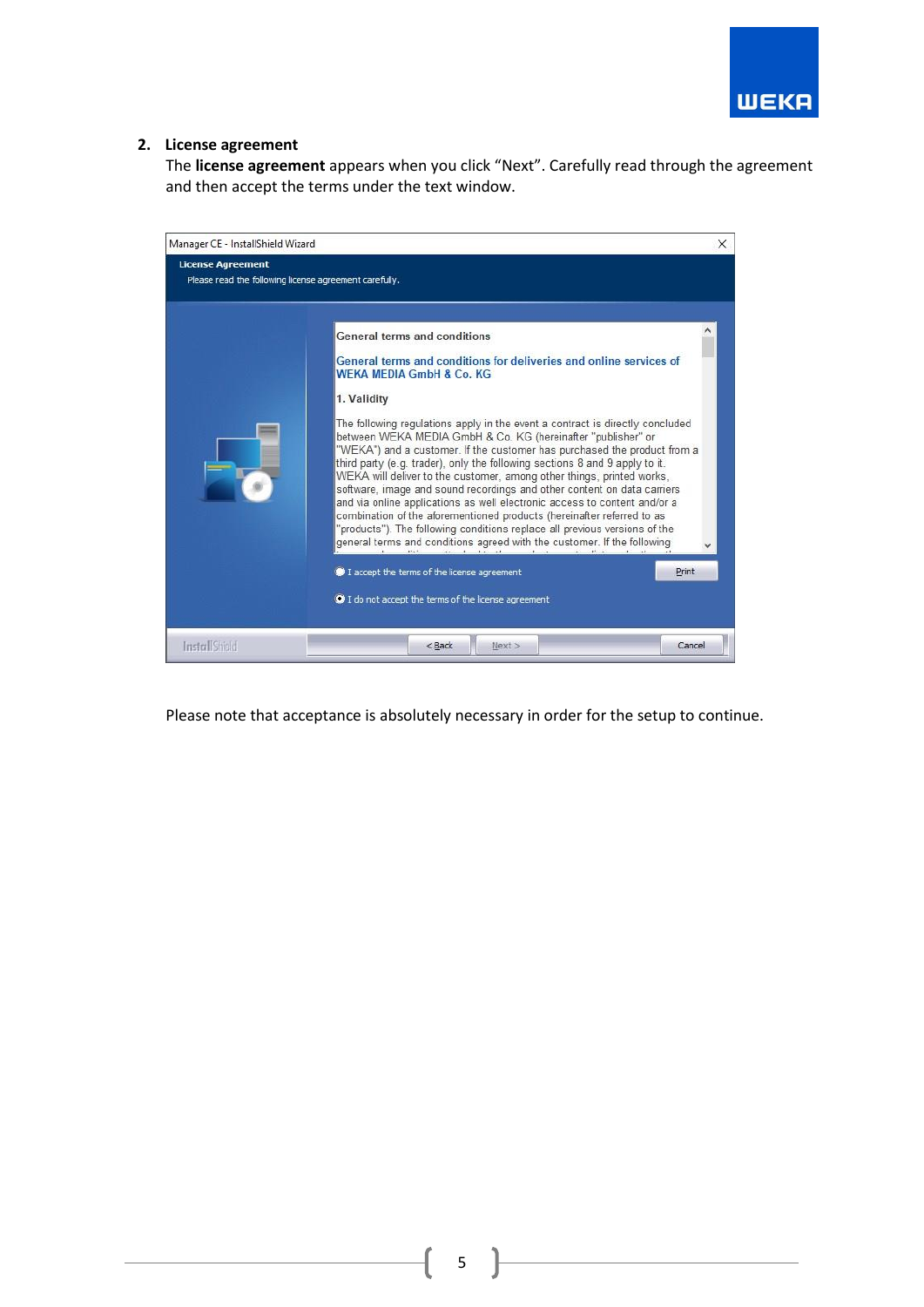

## **3. Data protection agreement**

The **data protection agreement** appears when you click "Next". Carefully read through the agreement and then accept the terms under the text window.



Please note that acceptance is absolutely necessary in order for the setup to continue.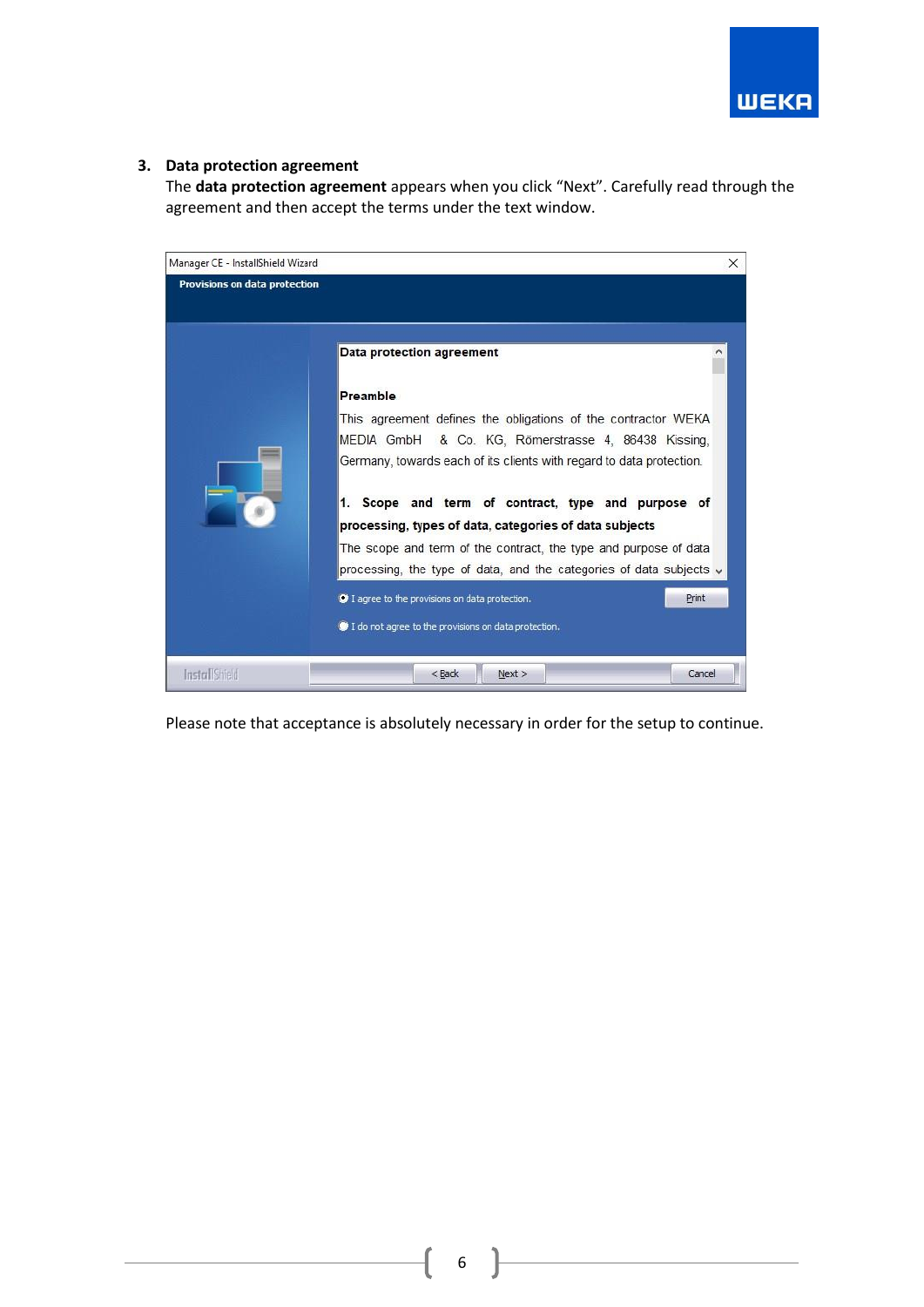

## **4. Important note for updating the software**

When you click "Next" the **Important note for updating the software** appears. Carefully read through this agreement and then accept the terms under the text window.

**Note:** This dialogue is only displayed during an update.

| Manager CE - InstallShield Wizard                |                                                                                                                                                                                                                                                                                                                                                                                      | ×      |
|--------------------------------------------------|--------------------------------------------------------------------------------------------------------------------------------------------------------------------------------------------------------------------------------------------------------------------------------------------------------------------------------------------------------------------------------------|--------|
| Important information about the software update: |                                                                                                                                                                                                                                                                                                                                                                                      |        |
|                                                  | Important information about the software update:<br>You are currently installing an update of the WEKA Manager CE<br>software.<br>As part of this update, the database with your projects is adapted to the<br>new software version.<br>These changes cannot be reverted after the update!                                                                                           |        |
|                                                  | You need a valid licence in order to be able to continue working after<br>updating the WEKA Manager CE.<br>Without a valid licence, the software will be available only with a<br>limited functional scope 30 days after the update.<br>Be sure to verify that you have a valid licence!<br>Yes, I have a valid licence and want to perform the update<br>Cancel update installation | Print  |
| Install Shield                                   | Next ><br>$<$ Back                                                                                                                                                                                                                                                                                                                                                                   | Cancel |

Please note that acceptance is absolutely necessary in order for the setup to continue.

7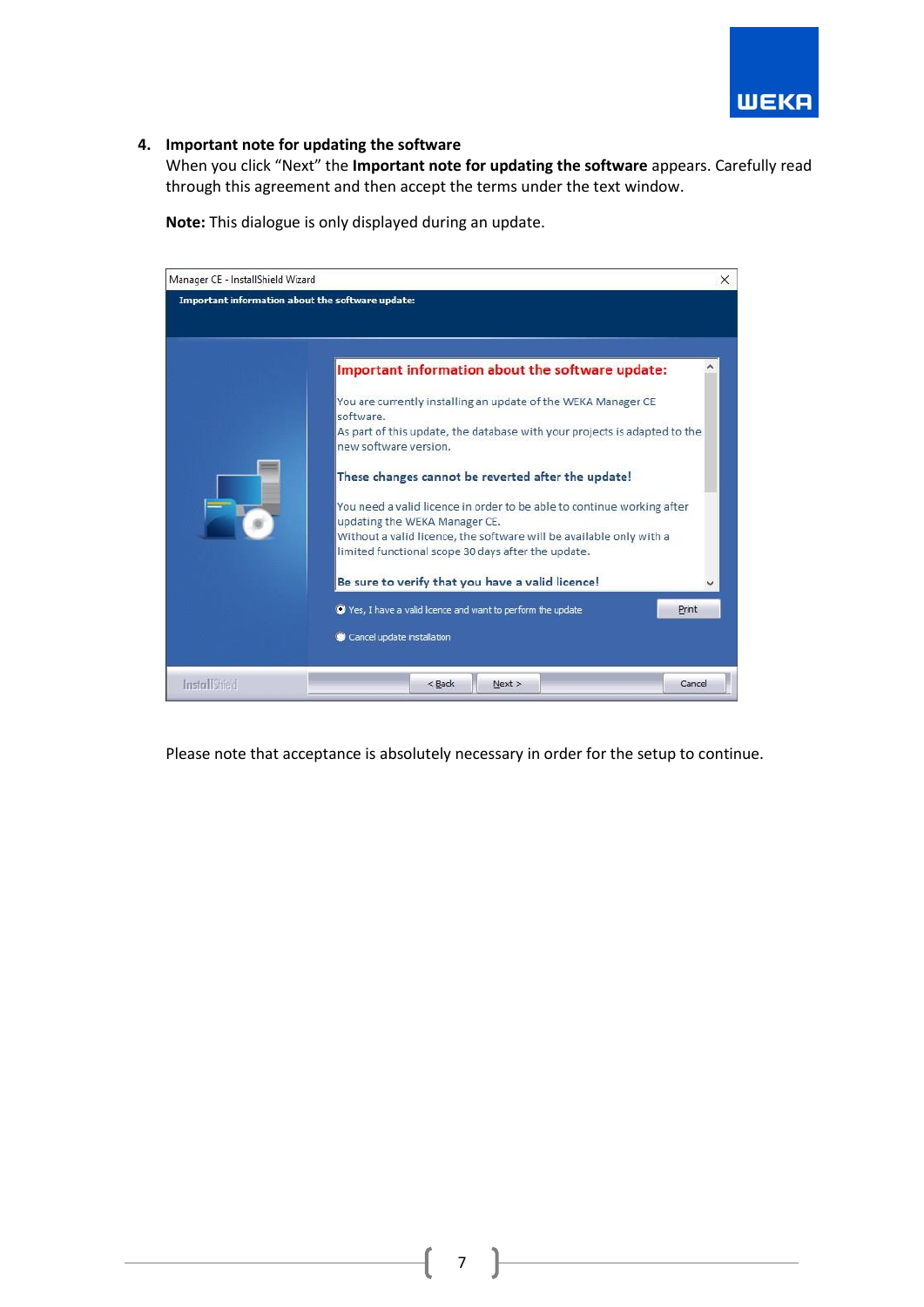

## **5. Selecting the installation paths and the program directories**

Specify the program path here. Ideally, you should use the specified default paths (recommended).



## **6. Note on terminating the WEKA Manager CE software**

Before beginning the installation, you can check here one last time to ensure that all instances of the ManagerCE.exe program have been terminated correctly. Click <No> if you are not sure. Up until this point no changes have been made to your system. Following a check, you can start the setup once again.



The required program files, the WEKA Update Centre, and, if needed, the database system are now installed on your computer.

You can also start the SISTEMA software from the WEKA Manager CE Setup. SISTEMA is a software program from the Institute for Occupational Safety and Health (Institut für Arbeitsschutz der DGUV (IFA)) and is distributed by them free of charge. This setup is offered during an update if the software has not yet been installed or a newer version is available.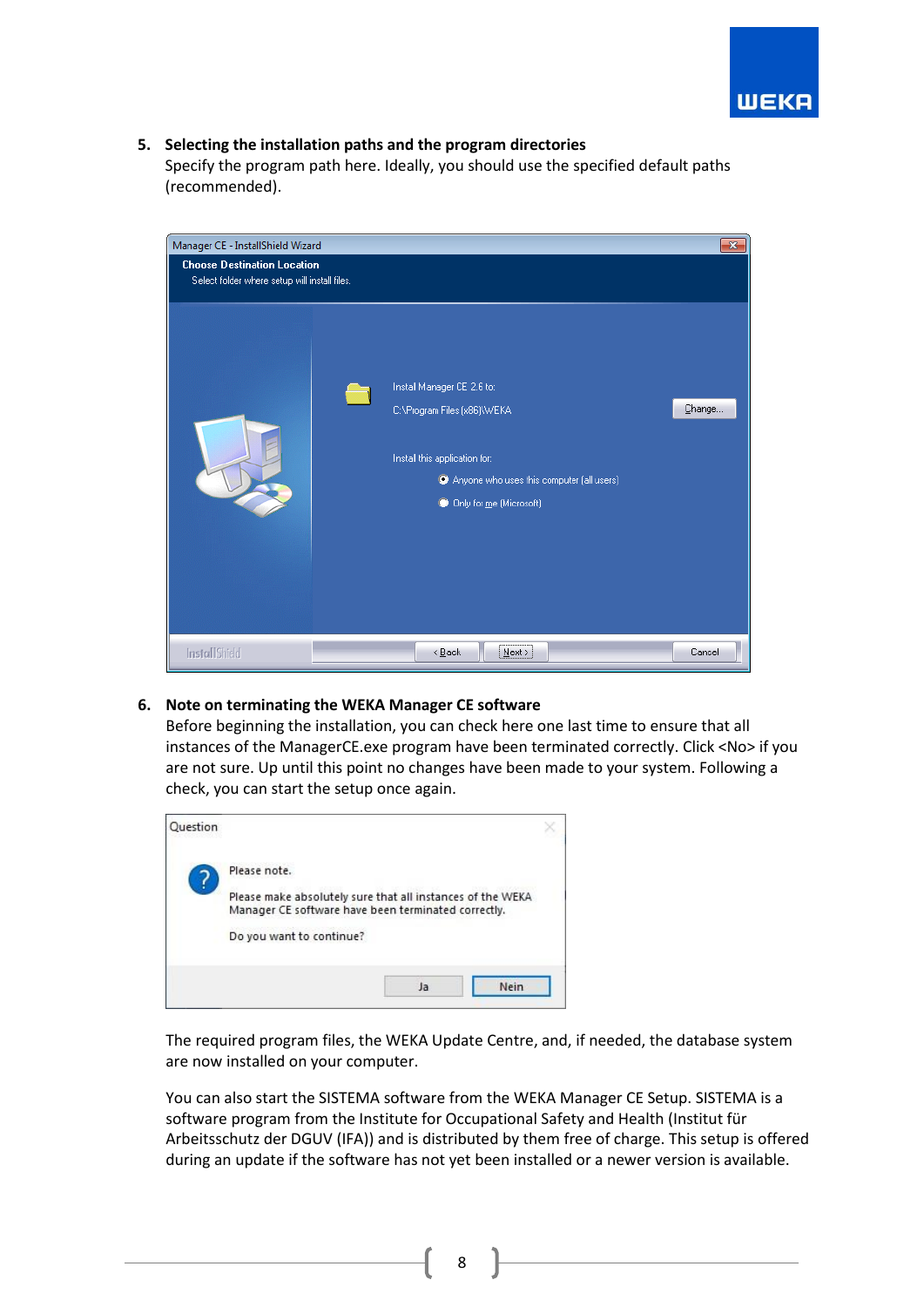

You can choose to update the sample projects during a new installation as well as during an update installation. It is not necessary to update the sample projects in order to run WEKA Manager CE. WEKA recommends a renewal because every new version of the WEKA Manager CE can contain modifications in the existing sample projects and also new sample projects.

The installation wizard announces the completion of the setup in the end.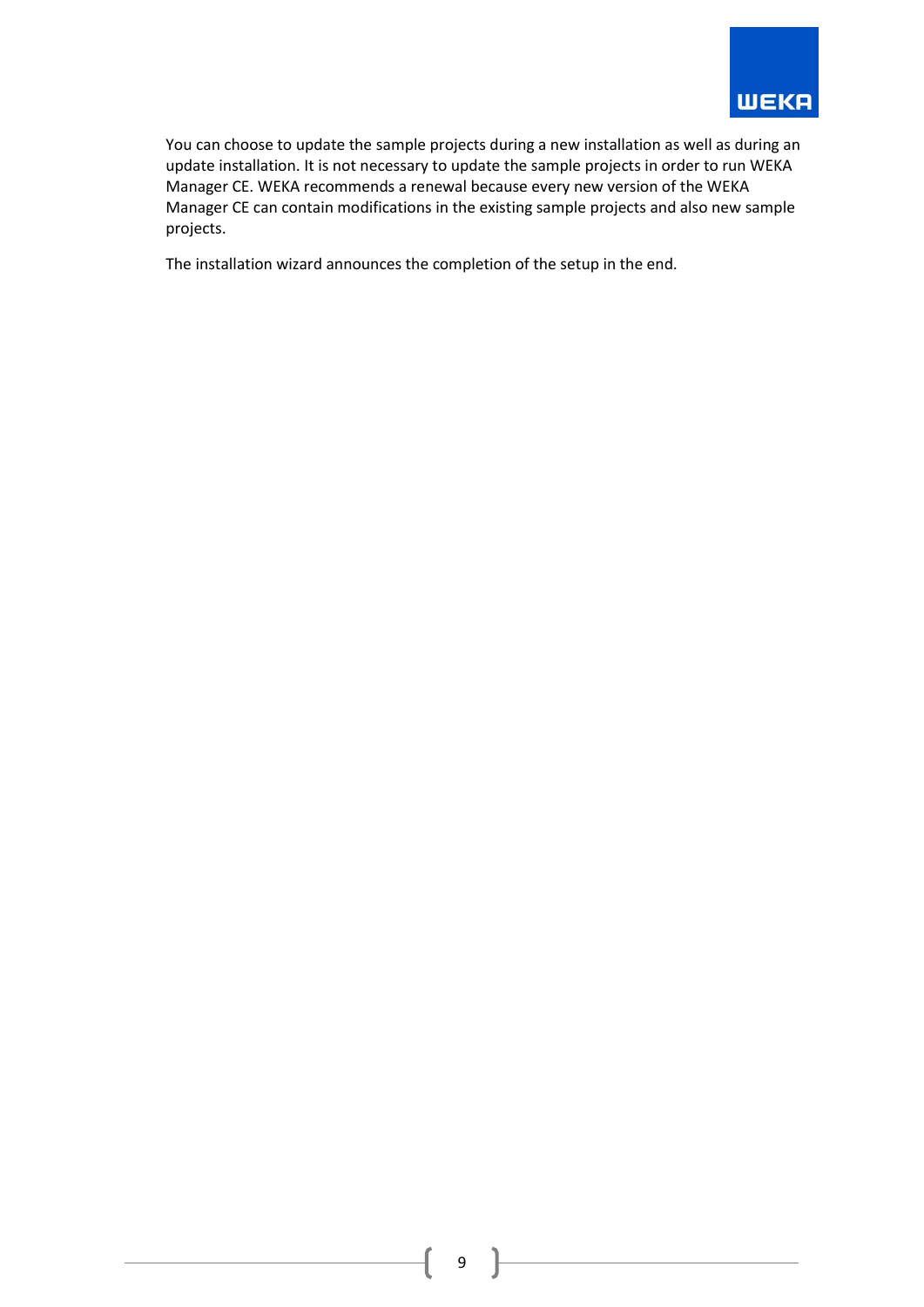

## <span id="page-10-0"></span>**1.2 Installation of the multi-user version**

The multi-user version is installed as a client-server application in a company-internal network. The multi-user version makes it possible for different users to access a common set of projects and data from their own workstations (clients). The projects can be accessed by all users.

## <span id="page-10-1"></span>**1.2.1 Existing network**

Make sure that you have an existing network; otherwise, a connection cannot be established between the server and the clients (peer-to-peer is also possible)

.

Advantages of the multi-user version:

- Joint, professional processing of projects is enabled by the multi-user version.
- Employees each access the common database from their own workstation.
- The time-consuming exchange of data and projects is no longer necessary.
- The latest version of the data is available for everyone involved.

**Note:** The installation in a network should be carried out by a network administrator who manages the network and can also assign rights to specific directories.

The following installation instructions describe the necessary administrative tasks for running the program based on Microsoft Windows 10 as an example.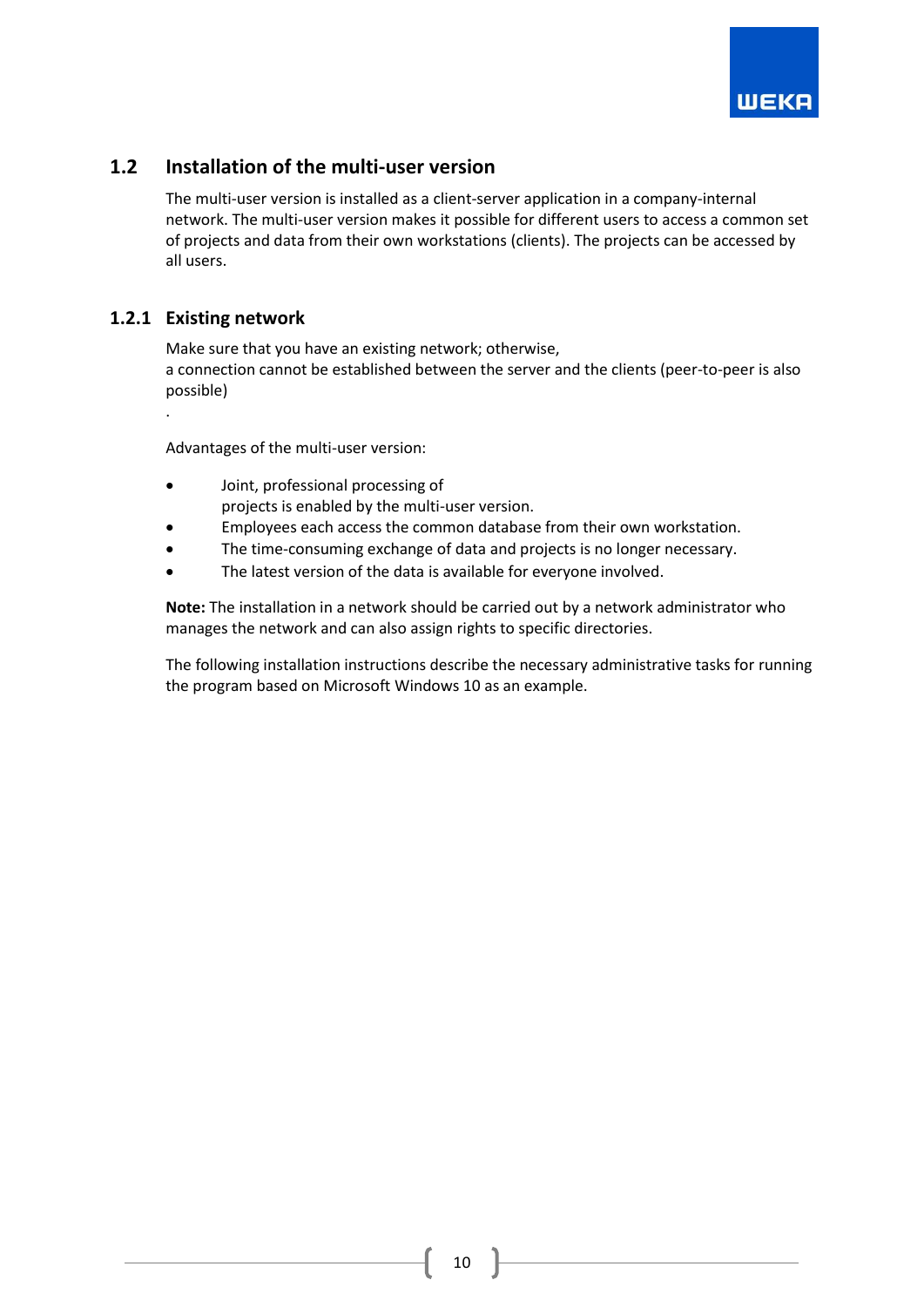

## <span id="page-11-0"></span>**1.2.2 Installation on the server**

Carry out the server installation as well as later update installations directly on the server (the PC on which the databases are to be stored). Information on client installation can be found in Chapter 1.2.4. For this, insert the supplied DVD and carry out the following steps:

## **1. Start the setup**

Select "Multi User Version".



- **2. License agreement (see Chapter 1.1.1)**
- **3. Privacy policy (see Chapter 1.1.1)**
- **4. Important note on updating the software (see Chapter 1.1.1)**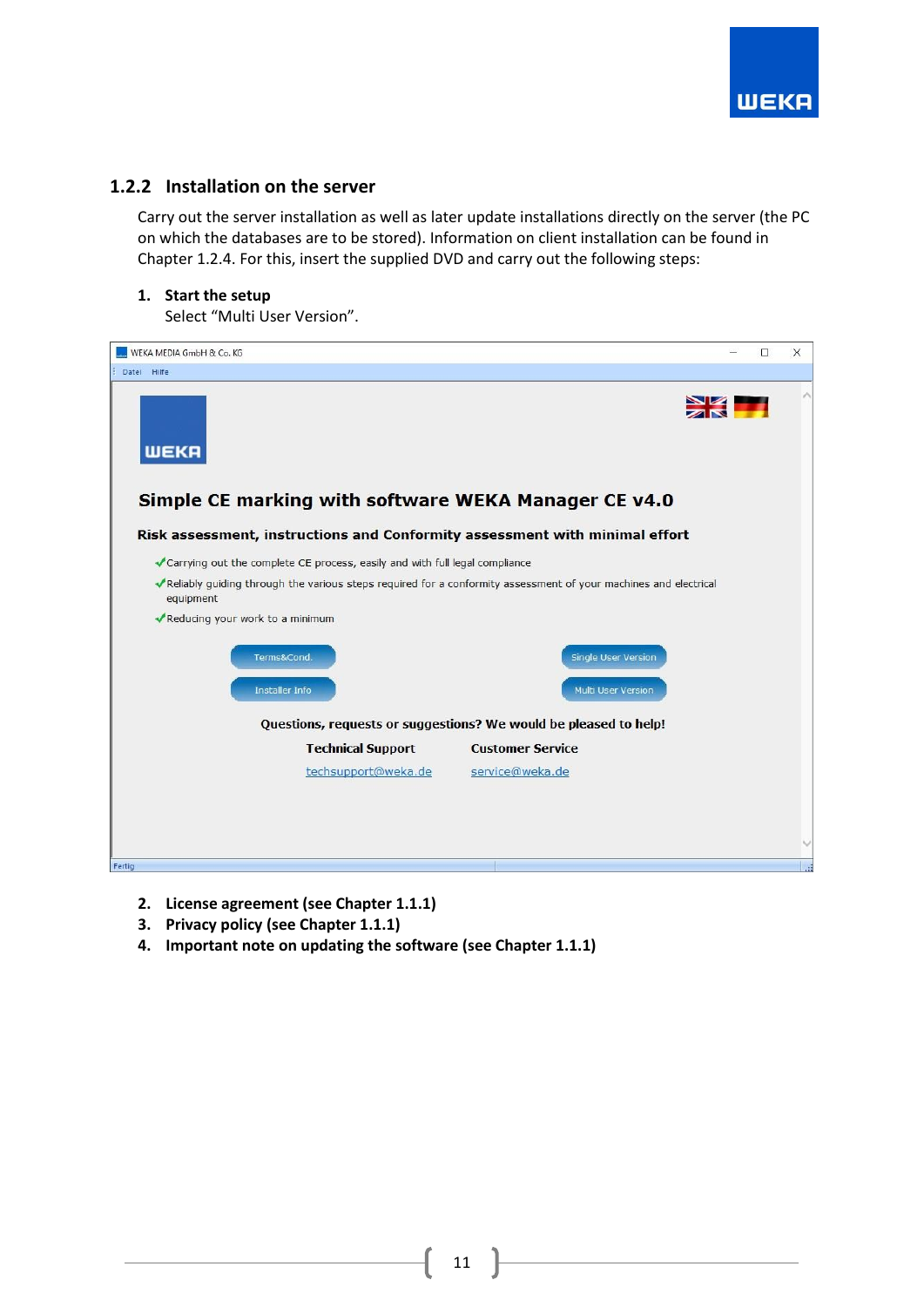

## **5. Selecting the installation paths and the program directories**

Specify program paths. Ideally, you should use the specified default paths (recommended).



The required program files and if needed the database system are now installed on the server. The installation wizard indicates when this is finished.

## <span id="page-12-0"></span>**1.2.3 Directory sharing and network settings**

After completing the installation, the program directory needs to be shared on the server to ensure access by the clients. If the default installation is used, the directory to be shared is:

## **C:\Program Files\WEKA\Manager CE Netzwerkversion** for 32-bit systems or

**C:\Program Files (x86)\WEKA\Manager CE Netzwerkversion** for 64-bit systems or

## **Setting up general sharing for the directory**

In Windows Explorer, right-click on the installation directory and select "Properties".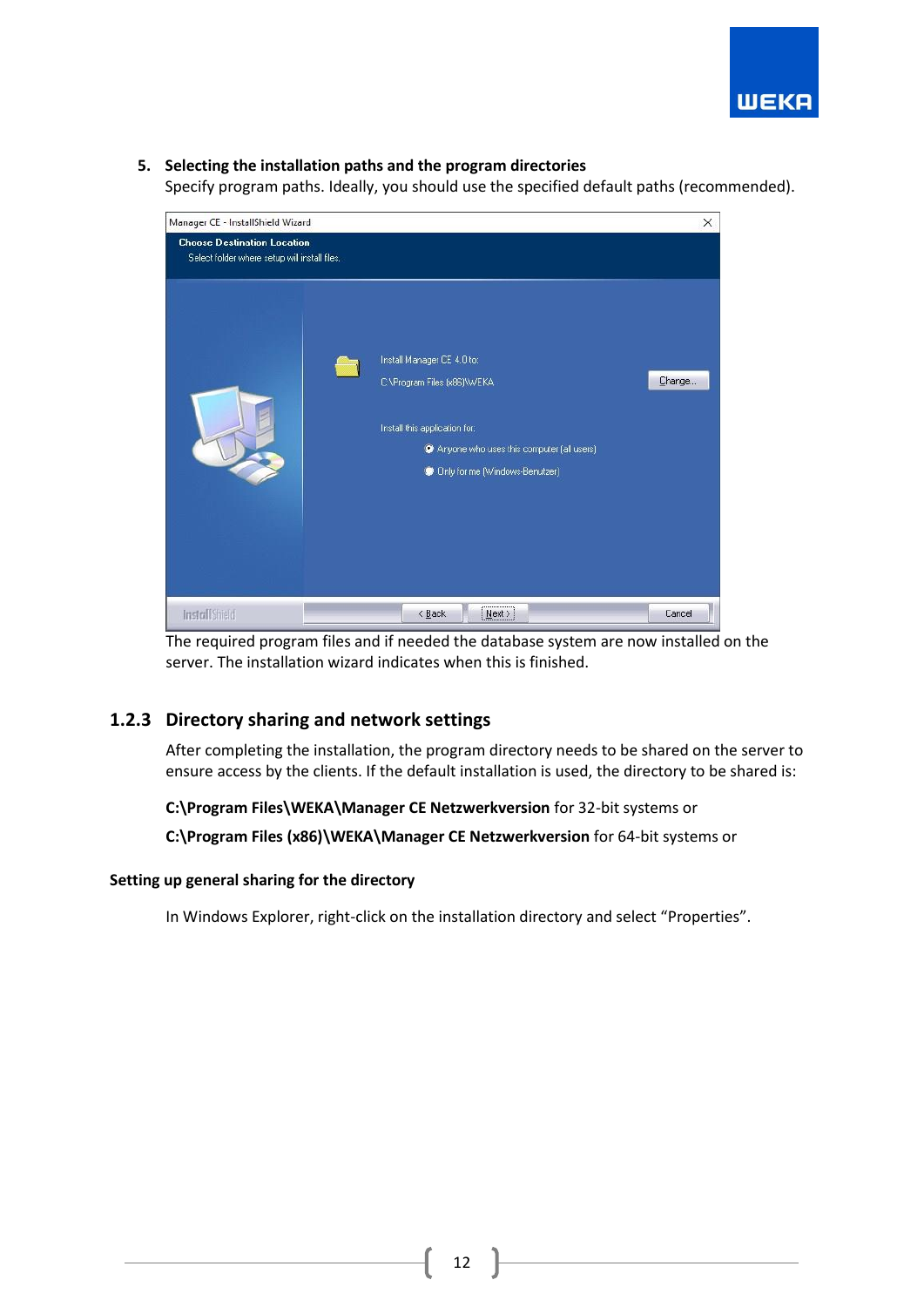

| Ъ           | Manager CE Netzwerkversion Properties       |                 |  |
|-------------|---------------------------------------------|-----------------|--|
| General     | Sharing Security Customize                  |                 |  |
|             | Manager CE Netzwerkversion                  |                 |  |
| Type:       | <b>File folder</b>                          |                 |  |
| Location:   | C:\Program Files (x86)\WEKA                 |                 |  |
| Size:       | 339 MB (355,532,783 bytes)                  |                 |  |
|             | Size on disk: 340 MB (356,794,368 bytes)    |                 |  |
| Contains:   | 665 Files, 68 Folders                       |                 |  |
| Created:    | Today, June 2, 2016, 19 minutes ago         |                 |  |
| Attributes: | Read-only (Only applies to files in folder) |                 |  |
|             | Hidden                                      | Advanced        |  |
|             |                                             |                 |  |
|             |                                             |                 |  |
|             |                                             |                 |  |
|             | OK                                          | Cancel<br>Apply |  |

Select the "Sharing" tab and enable "Share this folder" and if desired assign a new share name.

Click the button "Advanced release" to set the permissions.

| ×<br><b>Advanced Sharing</b>                          |
|-------------------------------------------------------|
| Share this folder                                     |
| Settings<br>Share name:                               |
| Manager CE Netzwerkversion                            |
| Add<br>Remove                                         |
| Limit the number of simultaneous users to:<br>÷<br>20 |
| Comments:                                             |
|                                                       |
|                                                       |
| Caching<br>Permissions                                |
|                                                       |
| Cancel<br>Apply<br><b>OK</b>                          |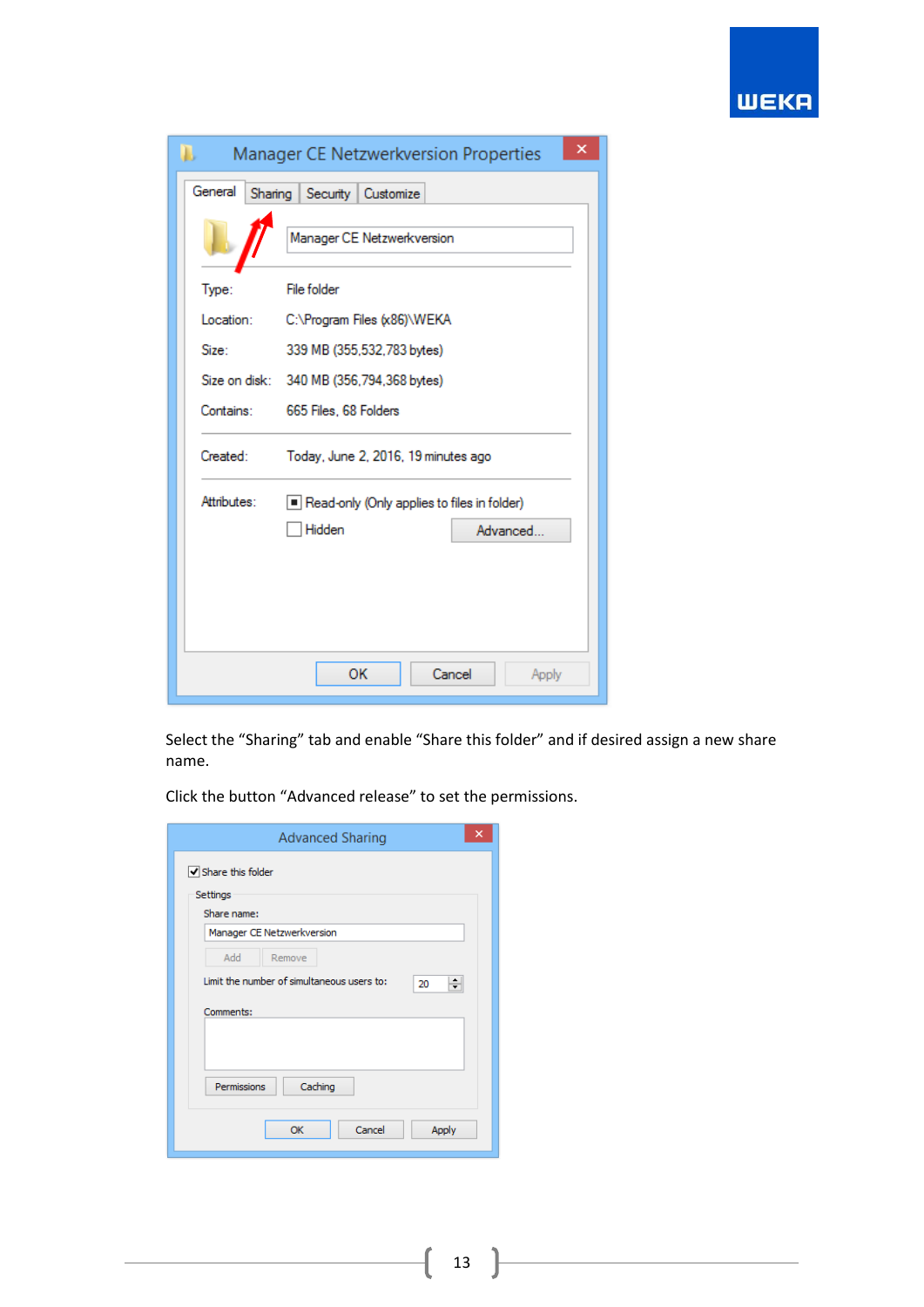

If you wish to set up more than one client, it is recommended to allow general access to the directory. To do this, click on "Permissions" and add the user "All" to the list of "Group or User Names". Allow full control for the user "All" in the "Permissions" field and confirm your changes. The user "All" is only used here as an example.

If you do not want to allow general sharing, you need to repeat the process for every user that is to work with the Manager CE software.

| <b>1.</b> Permissions for Manager CE Netzwerkversion <b>X</b> |    |        |        |
|---------------------------------------------------------------|----|--------|--------|
| <b>Share Permissions</b>                                      |    |        |        |
| Group or user names:                                          |    |        |        |
| <b>L</b> Everyone                                             |    |        |        |
|                                                               |    |        |        |
|                                                               |    |        |        |
|                                                               |    |        |        |
|                                                               |    |        |        |
|                                                               |    | Add    | Remove |
| Permissions for Everyone                                      |    | Allow  | Deny   |
| <b>Full Control</b>                                           |    | ☑      |        |
| Change                                                        |    | ✔      |        |
| Read                                                          |    | √      |        |
|                                                               |    |        |        |
|                                                               |    |        |        |
|                                                               |    |        |        |
|                                                               |    |        |        |
|                                                               |    |        |        |
|                                                               | OK | Cancel | Apply  |

Assign reading/writing rights for every user and confirm your changes. You must assign at least "Change" and "Read" permissions to your own user group in the release permissions.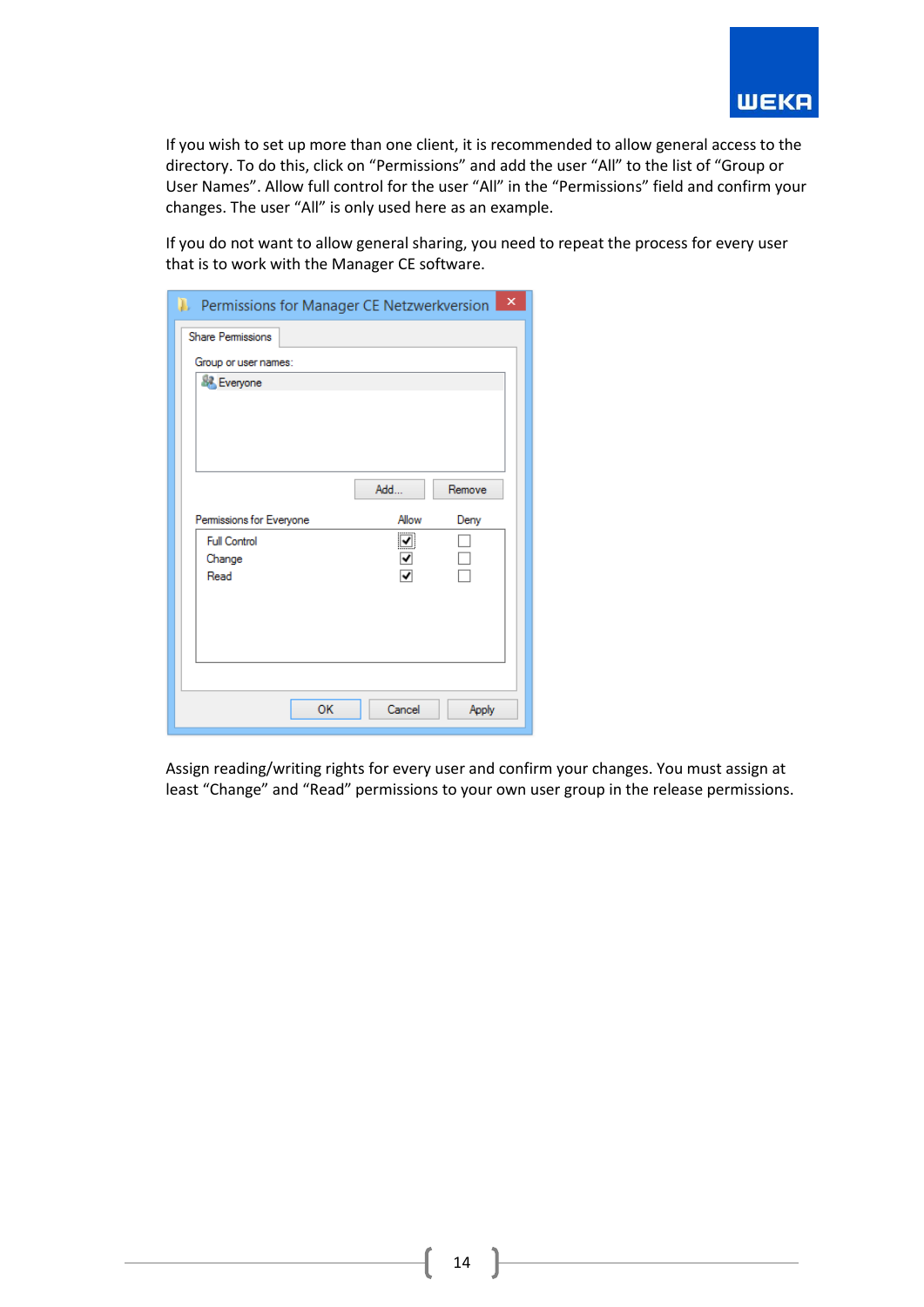

## **Security settings**

Now select the "Security" tab and add the authorised users just as with sharing.

| Manager CE Netzwerkversion Properties<br>ш.                                 | × |
|-----------------------------------------------------------------------------|---|
| Security<br>General<br>Sharing<br>Customize                                 |   |
| Object name: C:\Program Files (x86)\WEKA\Manager CE Netzwe                  |   |
| Group or user names:                                                        |   |
| Everyone<br>л                                                               |   |
| ALL APPLICATION PACKAGES                                                    |   |
| <b>SZ CREATOR OWNER</b>                                                     |   |
| <b>SE CYCTEM</b>                                                            |   |
| Ł<br>Y.                                                                     |   |
| To change permissions, click Edit.<br>Fdit.                                 |   |
| Permissions for CREATOR<br><b>OWNER</b><br>Allow<br>Denv                    |   |
| Full control                                                                |   |
| Modify                                                                      |   |
| Read & execute                                                              |   |
| List folder contents                                                        |   |
| Read                                                                        |   |
| Write                                                                       |   |
| For special permissions or advanced settings,<br>Advanced<br>click Advanced |   |
|                                                                             |   |
| Close<br>Cancel<br>Apply                                                    |   |

| <b>Permissions for Manager CE Netzwerkversion</b>          |        | ×      |
|------------------------------------------------------------|--------|--------|
| Security                                                   |        |        |
| Object name: C:\Program Files (x86)\WEKA\Manager CE Netzwe |        |        |
|                                                            |        |        |
| Group or user names:<br>Everyone                           |        | ۸      |
| ALL APPLICATION PACKAGES                                   |        |        |
| <b>SA CREATOR OWNER</b>                                    |        |        |
| <b>SYSTEM</b>                                              |        |        |
| Administrators (WIN-PPMVS2HIQK8\Administrators)<br>Ł       |        |        |
|                                                            |        | ≯      |
|                                                            | Add    | Remove |
| Permissions for Everyone                                   | Allow  | Deny   |
| Full control                                               | ↵      | ^      |
| Modify                                                     |        |        |
| Read & execute                                             |        |        |
| List folder contents                                       |        |        |
| Read                                                       |        | u      |
|                                                            |        |        |
| OK                                                         | Cancel | Apply  |
|                                                            |        |        |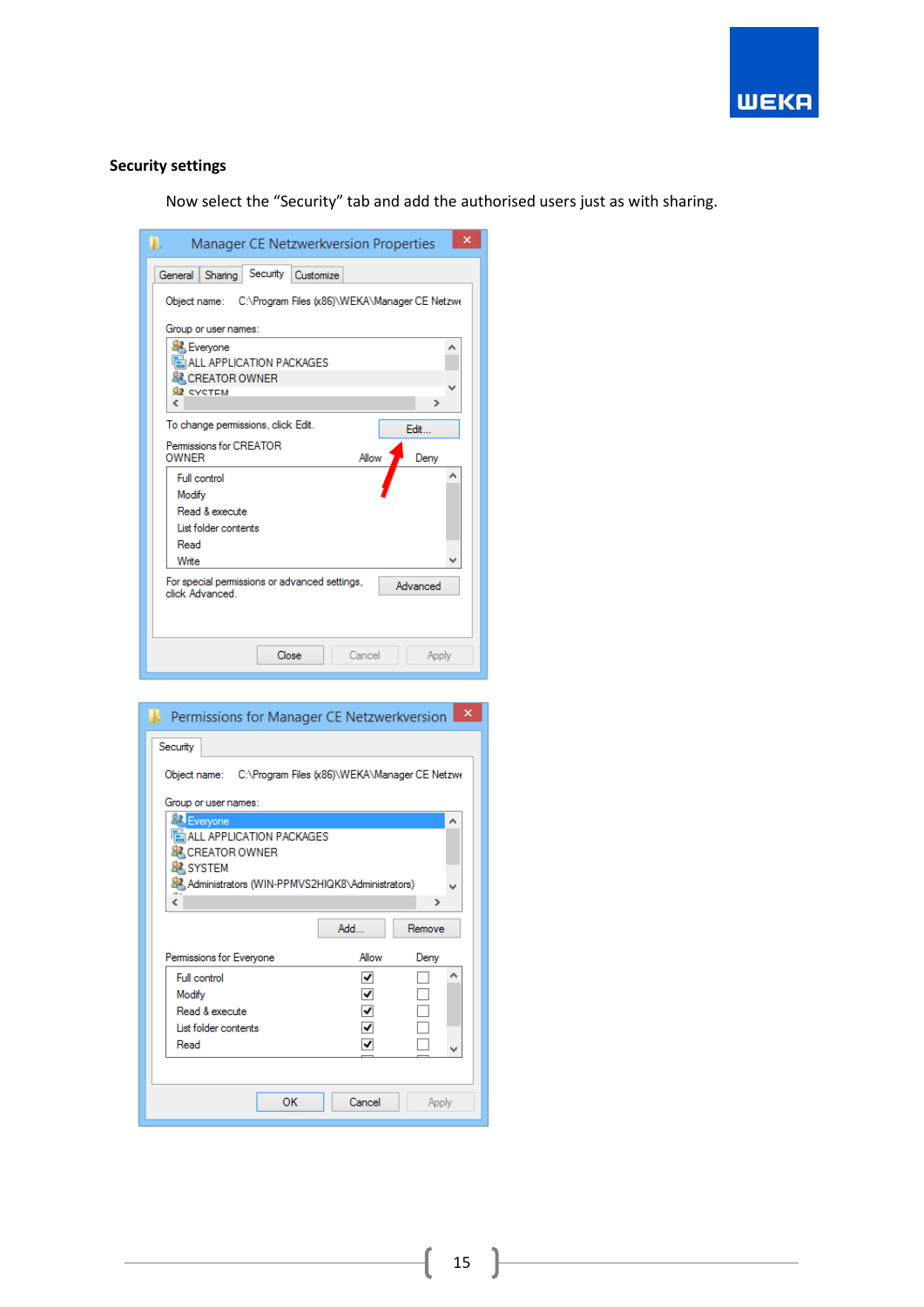

You must assign at least the rights "Change", "Read, Execute", "Show folder contents", "Read" and "Write" to your own group or user name in the "Security" tab. It may be necessary to set the permissions for full access here too.

## **Network and sharing centre (Control Panel)**

In the network and sharing centre, make sure that the following items are selected for this folder:

- Turn on network discovery
- Enable file and printer sharing
- Turn off password protected sharing

The server's firewall must grant access (inbound rule) to the following files and ports:

- ManagerCE.exe (application directory)
- ManagerCE\_Tools.exe (application directory)
- fbserver.exe (C:\Program Files (x86)\Firebird\Firebird\_3\_0\bin)
- SHIWebOnDisk.exe (application directory\NG)
- Port 3050 (communication with Firebird database)
- Port 3051 (communication (HTTP) with the CE Manager App Server service)
- Port 3053 (communication (HTTPS) with the CE Manager App Server service)
- Port 3054 (communication with SHIWebOnDisk/Technical Information)

It may be necessary for these application files to create exception rules in the virus scan or security software.

## **Networking architecture**

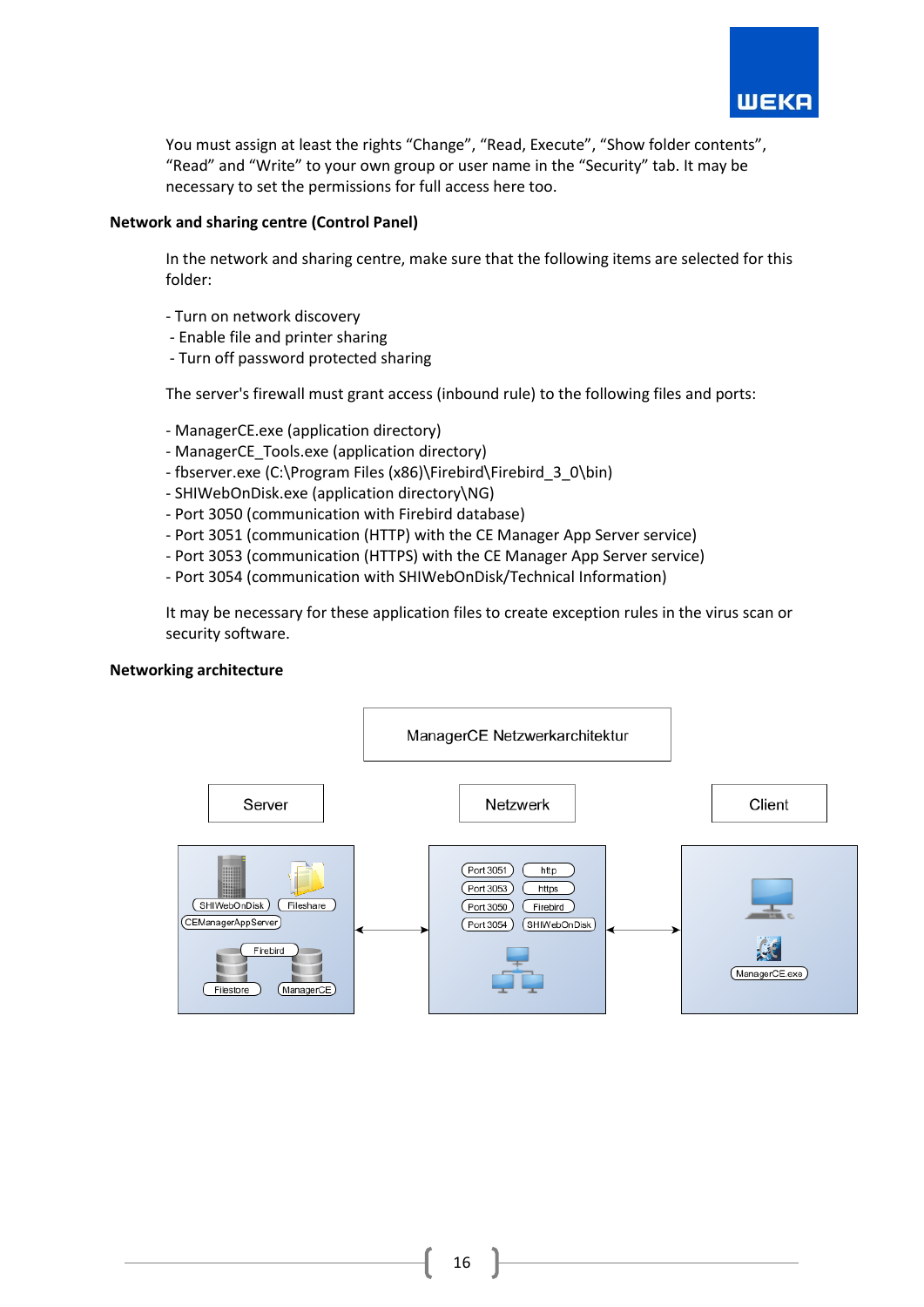

#### **Linking drives on a server with activated User Account Control (UAC)**

Now select the shared folder and map the directory as a network drive (in our case, we have connected the folder to drive Z:).

On clients with the Windows 8.1 or Windows 10 operating systems with enabled User Account Control (UAC), the linking of the directory to a network drive has to be performed as an administrator.

To do this, start a command prompt window as an administrator. Then enter the following command in the command prompt window:

*NET USE Z: "\\<Path to shared projects folder on the server>" /PERSISTENT:YES*

#### **Linking drives on a server without enabled User Account Control**

To link the directory to a drive, click in the menu of the file explorer under "Tools" on the item "Map network drive".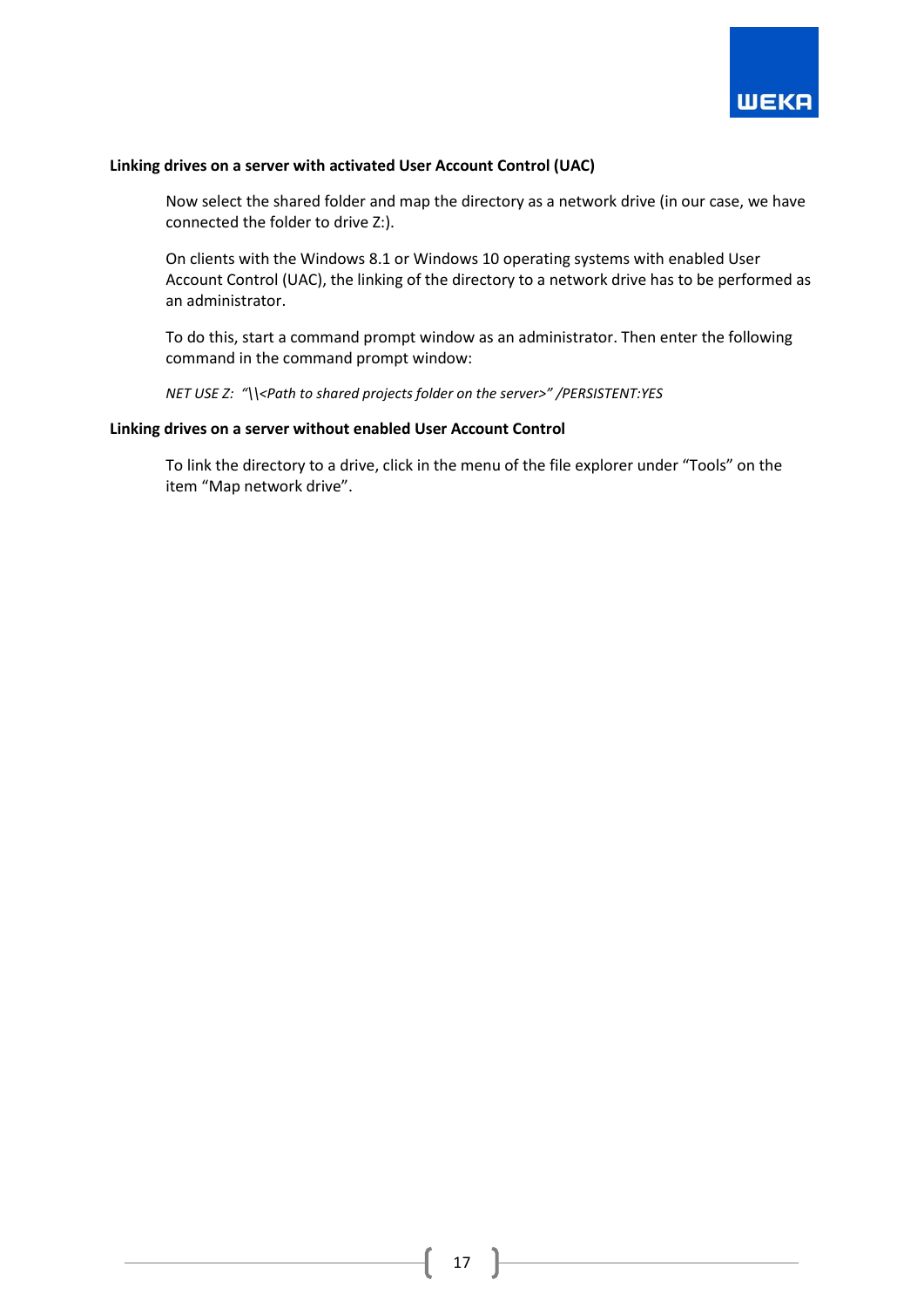

#### **SISTEMA**

#### **Message: "How do you want to open this file type?"**

When using SISTEMA in the network environment on a client, the SISTEMA file type *.ssm* needs to be linked to the application *SISTEMA.exe*.

When the message "How do you want to open this file type?" appears, click on "Other options" and navigate into the installation directory of SISTEMA. Select the

application **SISTEMA.exe** and click on the <Open> button.

#### **Warning: "The directory does not exist, is being created!"**

SISTEMA needs two directory to run. Please click on the <OK> button for both warnings. The directories are created and the warning no longer appears.

#### **Message: Error during joint access to a file in the network …**

As an administrator, permit the access as user "All" to the directory on the server in which the SISTEMA application was installed. Further information on this can be found under "Directory sharing and network settings".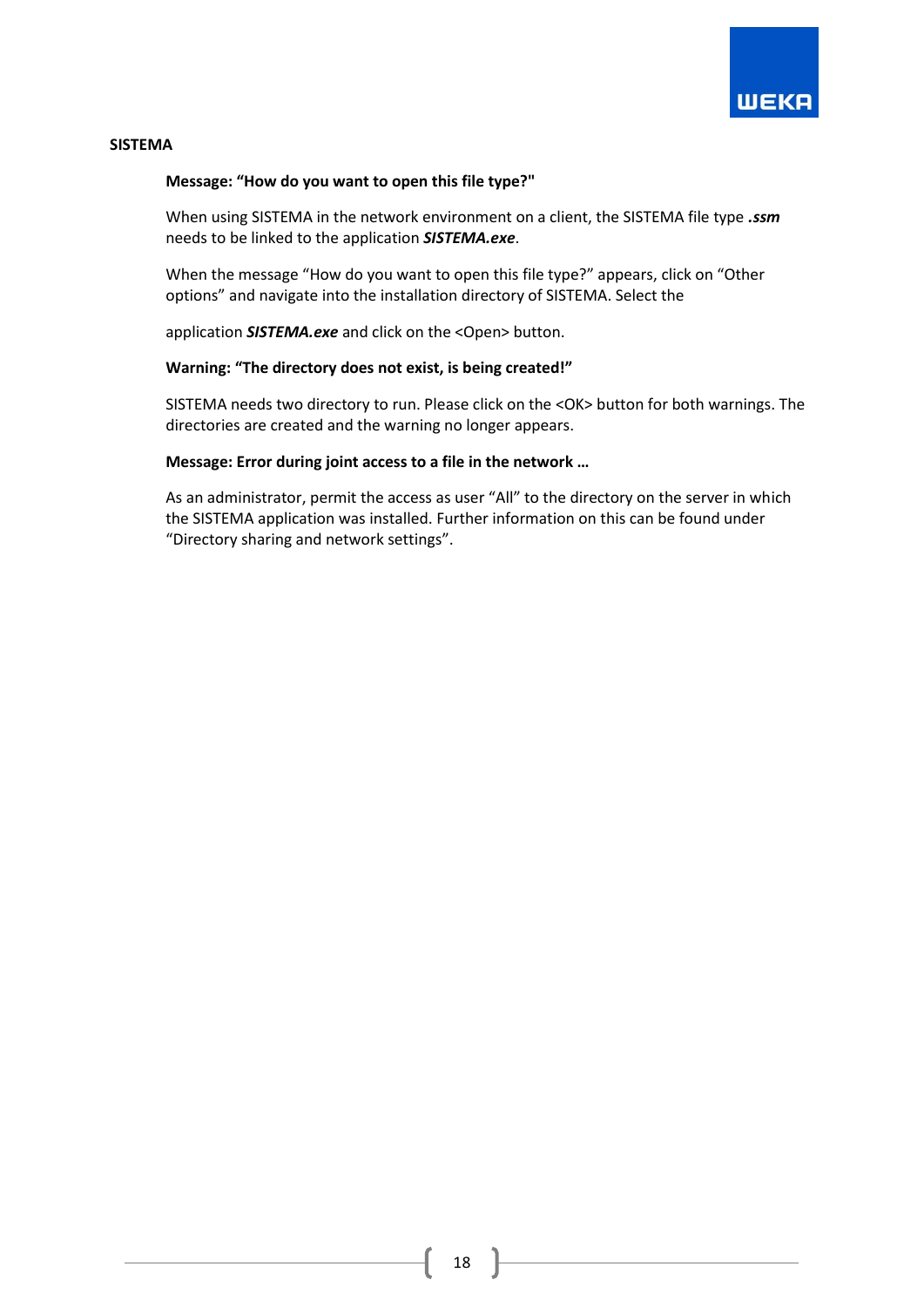

## <span id="page-19-0"></span>**1.2.4 Installation on the client**

#### **Linking to the program directory on the server by using network drive letters**

In order to enable all users access to the installed multi-user version, the program directory (directory in which ManagerCE.exe is located) on the server needs to be linked first of all as a network drive.

#### **Linking drives on clients with activated User Account Control (UAC)**

Now select the shared folder and map the program directory on the server as a network drive (in our case, we have connected the folder to drive Y:).

On clients with the Windows 8.1 or Windows 10 operating systems with enabled User Account Control (UAC), the linking of the program directory to a network drive has to be performed as an administrator.

To do this, start a command prompt window as an administrator. Then enter the following command in the command prompt window:

*NET USE Y: "\\<Path to shared programs folder on the server>" /PERSISTENT:YES*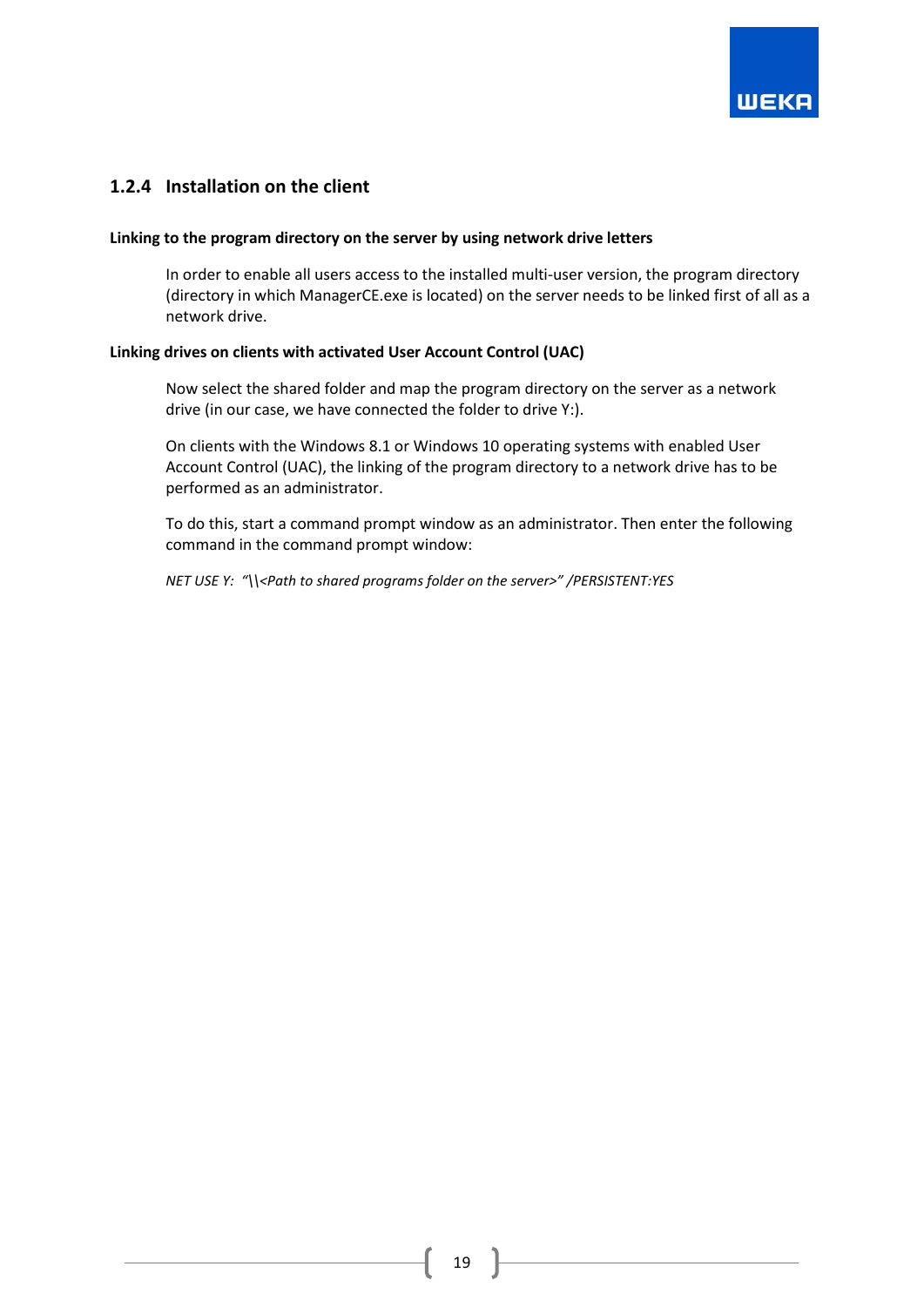

## **Linking drives on clients without enabled User Account Control**

To link the directory to a drive, click in the menu of the file explorer under "Tools" on the item "Map network drive".

| Computer > Local Disk (C:) > Program Files (x86) ><br>Searc<br>٠<br>$++$                           |                   |  |                     |                                 |                    |                    |  |  |
|----------------------------------------------------------------------------------------------------|-------------------|--|---------------------|---------------------------------|--------------------|--------------------|--|--|
| Edit<br><b>File</b><br><b>View</b>                                                                 | Tools<br>Help     |  |                     |                                 |                    |                    |  |  |
| Organize $\blacktriangledown$                                                                      | Map network drive |  |                     | lew folder                      |                    |                    |  |  |
| Disconnect network drive<br><b>4 X</b> Favorites<br>Open Sync Center<br>Desktop                    |                   |  |                     | ┻<br>me                         | Date modified      | Type               |  |  |
|                                                                                                    |                   |  | <b>Common Files</b> | 7/14/2009 5:20 AM               | File folder        |                    |  |  |
| la.<br><b>Downloads</b>                                                                            | Folder options    |  |                     | <b>Internet Explorer</b>        | 4/12/2011 9:38 AM  | File folder        |  |  |
| Recent Places                                                                                      |                   |  |                     | <b>MSBuild</b>                  | 7/14/2009 7:32 AM  | File folder        |  |  |
|                                                                                                    |                   |  |                     | <b>Reference Assemblies</b>     | 7/14/2009 7:32 AM  | File folder        |  |  |
| A Libraries                                                                                        |                   |  |                     | <b>Windows Defender</b>         | 4/12/2011 9:38 AM  | File folder        |  |  |
| ▷ 国<br>Documents                                                                                   |                   |  |                     | <b>Windows Mail</b>             | 4/12/2011 9:38 AM  | <b>File folder</b> |  |  |
| Music<br>$\triangleright$ and<br>Ξ<br>Pictures<br>$\triangleright$ $\blacksquare$<br><b>Videos</b> |                   |  |                     | Windows Media Player            | 4/12/2011 9:38 AM  | File folder        |  |  |
|                                                                                                    |                   |  |                     | <b>Windows NT</b>               | 7/14/2009 7:32 AM  | File folder        |  |  |
|                                                                                                    |                   |  |                     | <b>Windows Photo Viewer</b>     | 4/12/2011 9:38 AM  | File folder        |  |  |
|                                                                                                    |                   |  |                     | <b>Windows Portable Devices</b> | 11/21/2010 4:31 AM | File folder        |  |  |

Now select the shared folder and map the directory as a network drive (in our case, we have connected the folder to drive Y:).

|         | $\mathbf x$<br>Map Network Drive                                                        |
|---------|-----------------------------------------------------------------------------------------|
|         | What network folder would you like to map?                                              |
|         | Specify the drive letter for the connection and the folder that you want to connect to: |
| Drive:  | Υ:                                                                                      |
| Folder: | \WIN-PJOBDB58L67\Manager CE Netzwerkversion<br>Browse                                   |
|         | Example: \\server\share                                                                 |
|         | Reconnect at logon                                                                      |
|         | Connect using different credentials                                                     |
|         | Connect to a Web site that you can use to store your documents and pictures.            |
|         |                                                                                         |
|         |                                                                                         |
|         |                                                                                         |
|         |                                                                                         |
|         | Finish<br>Cancel                                                                        |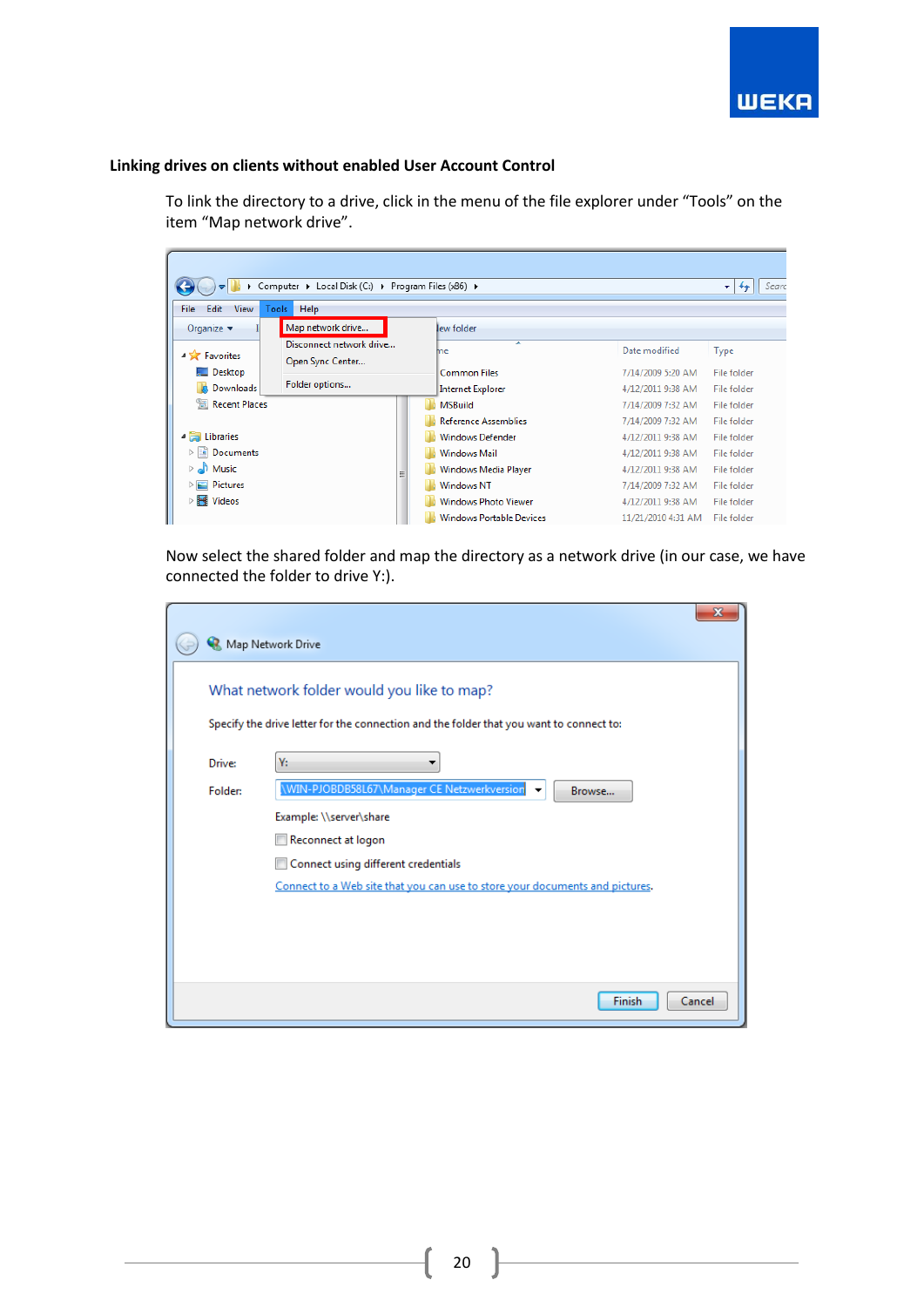

#### **Linking to the program directory on the server by using UNC paths**

If you have mapped a UNC path (Universal Naming Convention) to the program directory on the server side, this needs to be available from the client. This is ensured by sharing on the server as described above.

Beyond that, no further actions for the access from the client to the program directory are necessary.

#### **Creating desktop shortcuts**

To do this, start the Setup ManagerCEClient.exe installed on the server on each client. The dialogues guide you through the installation.

As an alternative you can also manually create a link on the desktop with the managerce.exe. The shortcuts do not need to be renewed during an update.

| $\mathbf{x}$<br>WEKA MangerCE Client - InstallShield Wizard |                                                       |        |  |  |
|-------------------------------------------------------------|-------------------------------------------------------|--------|--|--|
| Locating the server folder                                  |                                                       |        |  |  |
|                                                             |                                                       |        |  |  |
|                                                             | Please select the folder for the server installation. |        |  |  |
|                                                             | \\SERVER2016\Manager CE network\                      |        |  |  |
|                                                             |                                                       | Browse |  |  |
| <b>TO</b>                                                   |                                                       |        |  |  |
|                                                             |                                                       |        |  |  |
|                                                             |                                                       |        |  |  |
|                                                             |                                                       |        |  |  |
|                                                             |                                                       |        |  |  |
| InstallShield                                               | $<$ Back<br>Next >                                    | Cancel |  |  |

The default UNC path is shown in this dialogue. You can select a different path by pressing the <Browse…> button. Please note that the selected directory must contain the ManagerCE.exe program.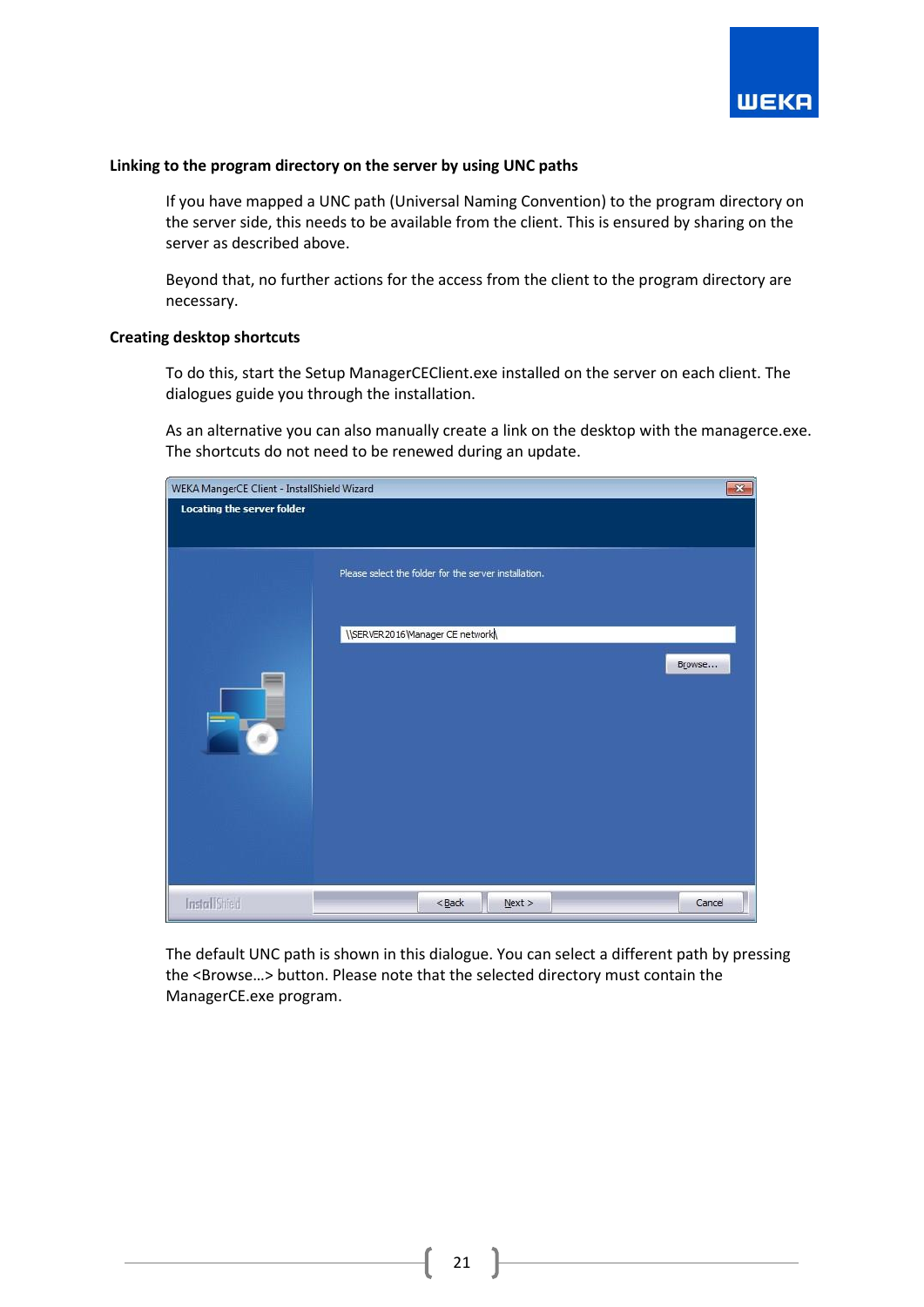

## <span id="page-22-0"></span>**1.2.5 Further information on the multi-user version**

#### <span id="page-22-1"></span>**1.2.5.1 Project blocks in the multi-user version**

Please note that a project may only be processed by one person at a time. Once a project is opened by one employee, it is blocked for all other users in the network. Only after this employee has closed the project is it possible for another user to make modifications.

In case a project is blocked even though no employee has it currently opened for processing (this can happen due to an interruption of the network connection or the computer crashing during the processing), this block can be lifted manually by the administrator in the Configuration Manager (ManagerCE\_Tools.exe, see Chapter 1.2.6).

#### <span id="page-22-2"></span>**1.2.5.2 WEKA Manager CE network via VPN**

The architecture in network operation also supports mobile working via VPN.

Please note:

A VPN as an access option requires a number of prerequisites:

- Connection speed:
	- o Minimum speed: Download 50 Mbit, upload 10 Mbit
	- o Recommended speed: Download 100 Mbit, upload 40 Mbit
- Connection to the router/access point
	- $\circ$  A stable connection to the router/access point is required
	- $\circ$  Due to the fluctuating quality of a WLAN connection, connection using a high-quality network cable is recommended
- Firewall configuration

An existing firewall (VPN, hardware and/or software firewall) in the network, independent of the server, must be configured accordingly.

- o Port 3050
- o Port 3051
- o Port 3053
- o Port 3054
- o SMB
- Program start
	- $\circ$  When the program starts, the application is loaded from the server into the client's main memory. Depending on the connection speed, starting the application may take some time.

#### <span id="page-22-3"></span>**1.2.5.3 Starting and stopping SHIWebOnDisk (technical information) on the server**

- **Purpose** 
	- o Makes the technical information available on the client via HTTP
	- **Starting** 
		- o SHIWebOnDisk.exe prestart=2 CFG\$SC.BasePort=3054
		- o The program is started via Autorun when the operating system starts
- **Stopping**

22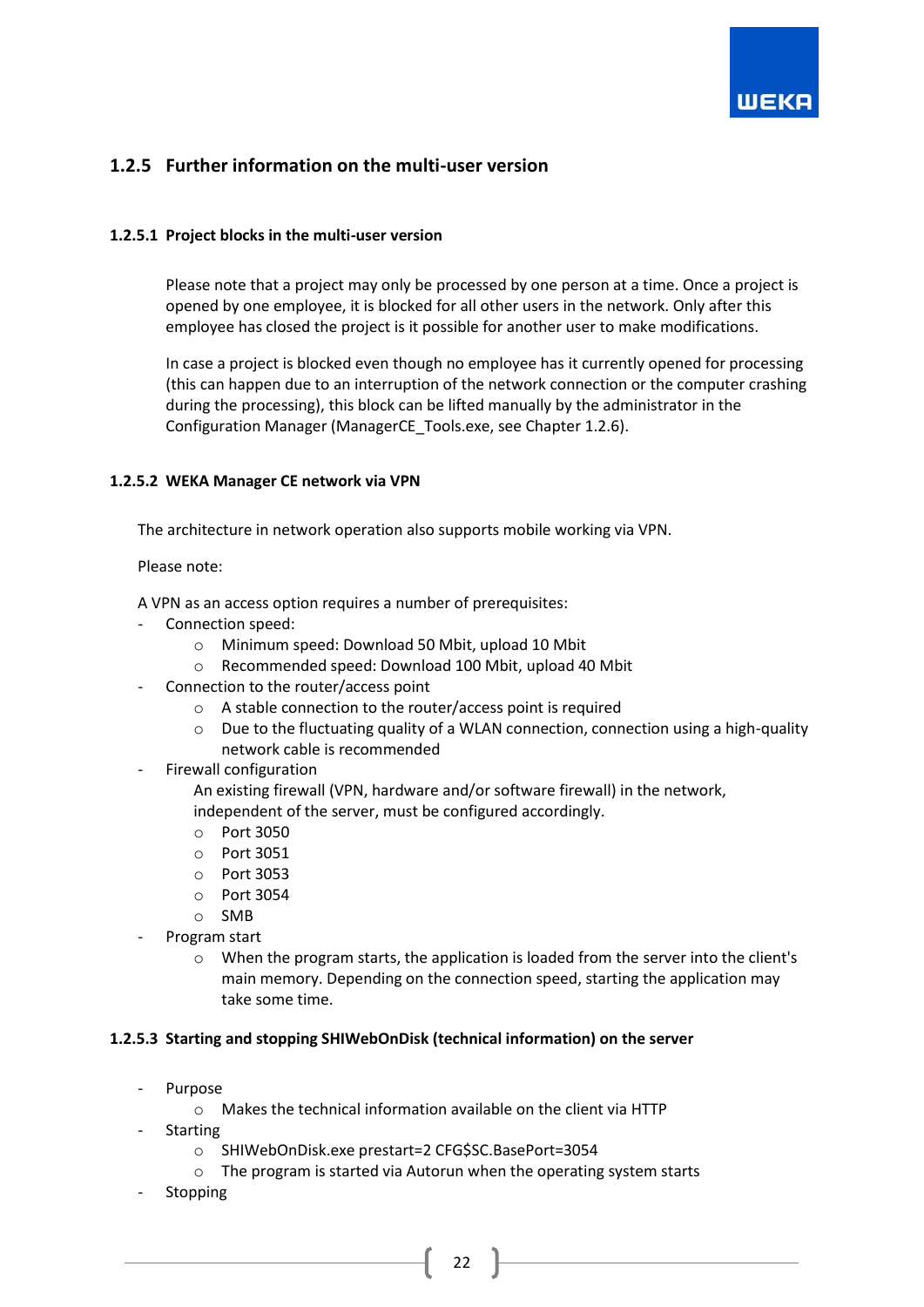

- o SHIWebOnDisk.exe shutdown=1
- Entry in the connect.ini [SHIWebOnDisk] BasicULR=HERE\_SERVER\_NAME:3054

## <span id="page-23-0"></span>**1.2.5.4 Starting and stopping the CE Manager App Server service on the server**

- Purpose
	- o Transfers large database contents (BLOBs) from the database to the client via HTTP/HTTPS
- Starting
	- o CEManagerAppserver.exe /install
	- o Service is started automatically when the operating system starts
- Stopping
	- o CEManagerAppserver.exe /uninstall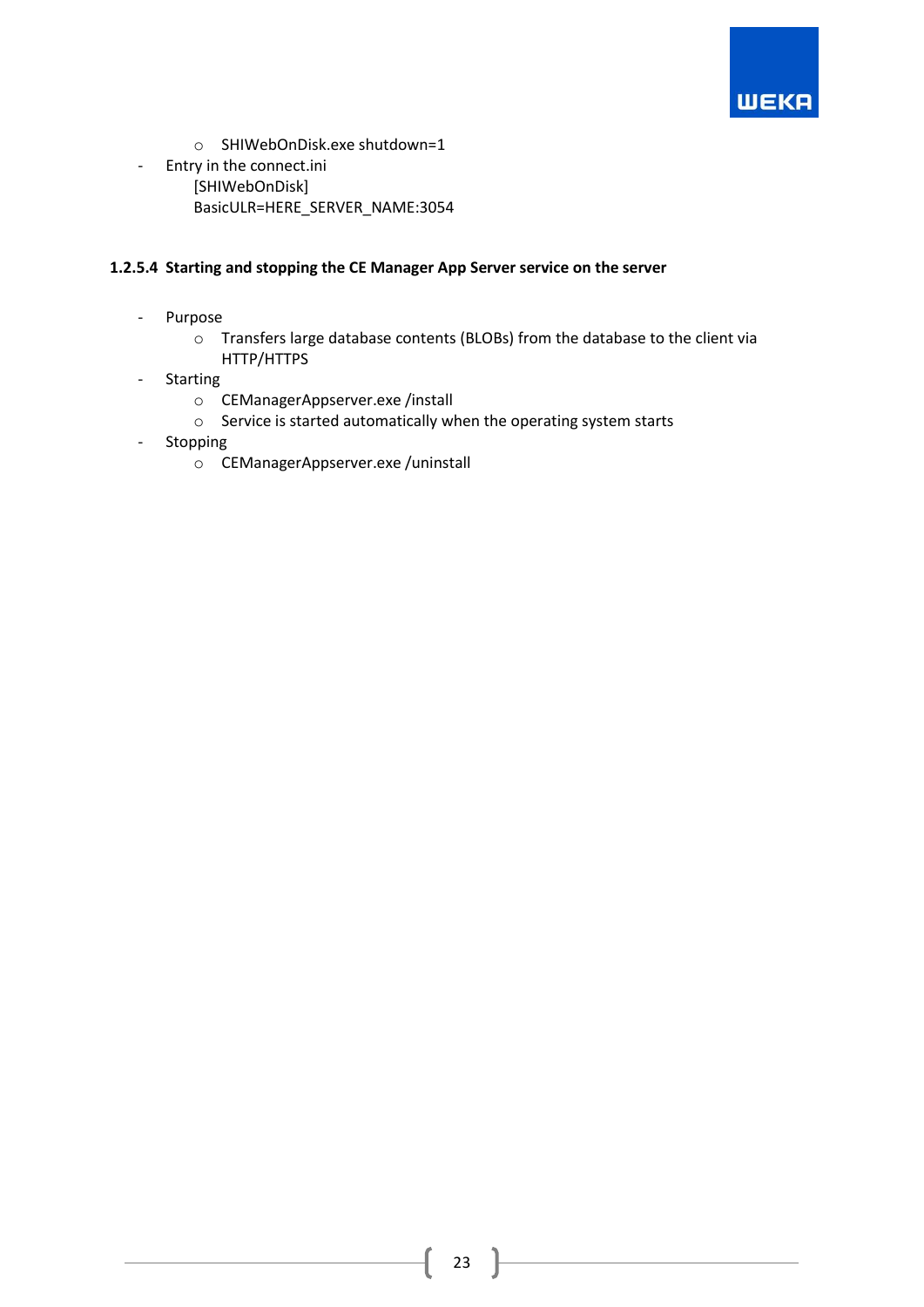



## <span id="page-24-0"></span>**1.2.6 Configuration of WEKA Manager CE (ManagerCE\_Tools.exe)**

- **Updating the database** Only available if the database and program version do not match; updates the database

## - **Edit project blocks**

If the ManagerCE.exe program was not ended correctly, it may be that projects are not released correctly after the processing; the database is corrected in this way

#### - **View user tables**

If the ManagerCE.exe program was not ended correctly, it may be that users are not released; the database is corrected in this way

## - **Clean RTF texts**

Corrects over-sized RTF texts; this should **ONLY** be used with the help of WEKA Technical Support

## - **Bmp to JPEG in RTF texts**

Corrects wrong image formats in RTF texts; this should **ONLY** be used with the help of WEKA Technical Support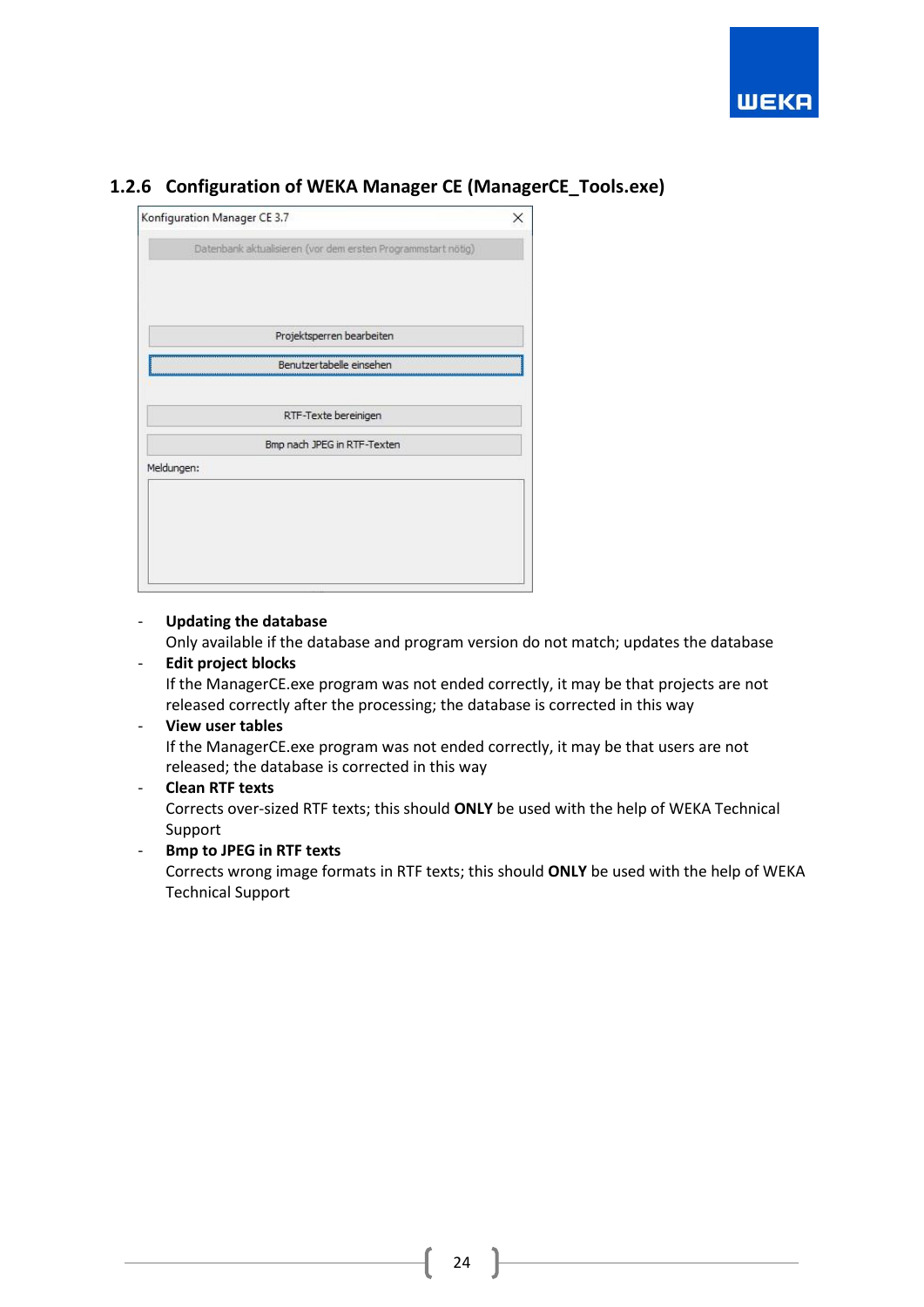

# <span id="page-25-0"></span>**2. Uninstallation instructions**

In order to remove the Manager CE software from your system, you should use the Windows uninstallation application.

The following example describes the procedure for Microsoft Windows 10.

## **Selection of the software to be uninstalled**

Select Control Panel in the Start menu and click on "Programs and Features".

The following window displays a list of all the programs installed on your system. Mark the version of the WEKA Manager CE software to be uninstalled and click the "Uninstall" button in the top part of the window.

| 画                                                                                | Control Panel\All Control Panel Items\Programs and Features                        |                               |                                                                                              |                                 |                   |                                                                            |                                | $\Box$<br>۰ | $\boldsymbol{\mathbf{x}}$ |
|----------------------------------------------------------------------------------|------------------------------------------------------------------------------------|-------------------------------|----------------------------------------------------------------------------------------------|---------------------------------|-------------------|----------------------------------------------------------------------------|--------------------------------|-------------|---------------------------|
| ۰                                                                                | ▶ Control Panel ▶ All Control Panel Items ▶ Programs and Features<br>$\vee$ c<br>Ϋ |                               |                                                                                              |                                 |                   |                                                                            | Search Programs and Features P |             |                           |
| Control Panel Home<br>View installed updates<br>۳<br>Turn Windows features on or |                                                                                    | Uninstall or change a program | To uninstall a program, select it from the list and then click Uninstall, Change, or Repair. |                                 |                   |                                                                            |                                |             |                           |
|                                                                                  | off<br>Install a program from the                                                  | Organize v                    | Uninstall<br>Change                                                                          |                                 |                   |                                                                            |                                | $E = -$     |                           |
|                                                                                  | network                                                                            | Name                          |                                                                                              | Publisher                       | Installed On Size |                                                                            | Version                        |             | $\wedge$                  |
|                                                                                  |                                                                                    |                               |                                                                                              |                                 |                   |                                                                            |                                |             | E                         |
|                                                                                  |                                                                                    |                               | WEKA Manager CE 4.0 Netzversion                                                              | $=$<br>WEKA MEDIA GmbH & Co. KG | 13.04.2022        |                                                                            | 4.0                            |             |                           |
|                                                                                  |                                                                                    |                               |                                                                                              |                                 |                   |                                                                            |                                |             |                           |
|                                                                                  |                                                                                    |                               | WEKA MEDIA GmbH & Co. KG Product version: 4.0                                                | Help link: http://www.weka.de   |                   | Support link: http://www.weka.de<br>Update information: http://www.weka.de |                                |             |                           |

A window opens with the familiar installation wizard from the setup.

Uninstallation starts when "Next" is clicked and the WEKA Manager CE software is removed from your system.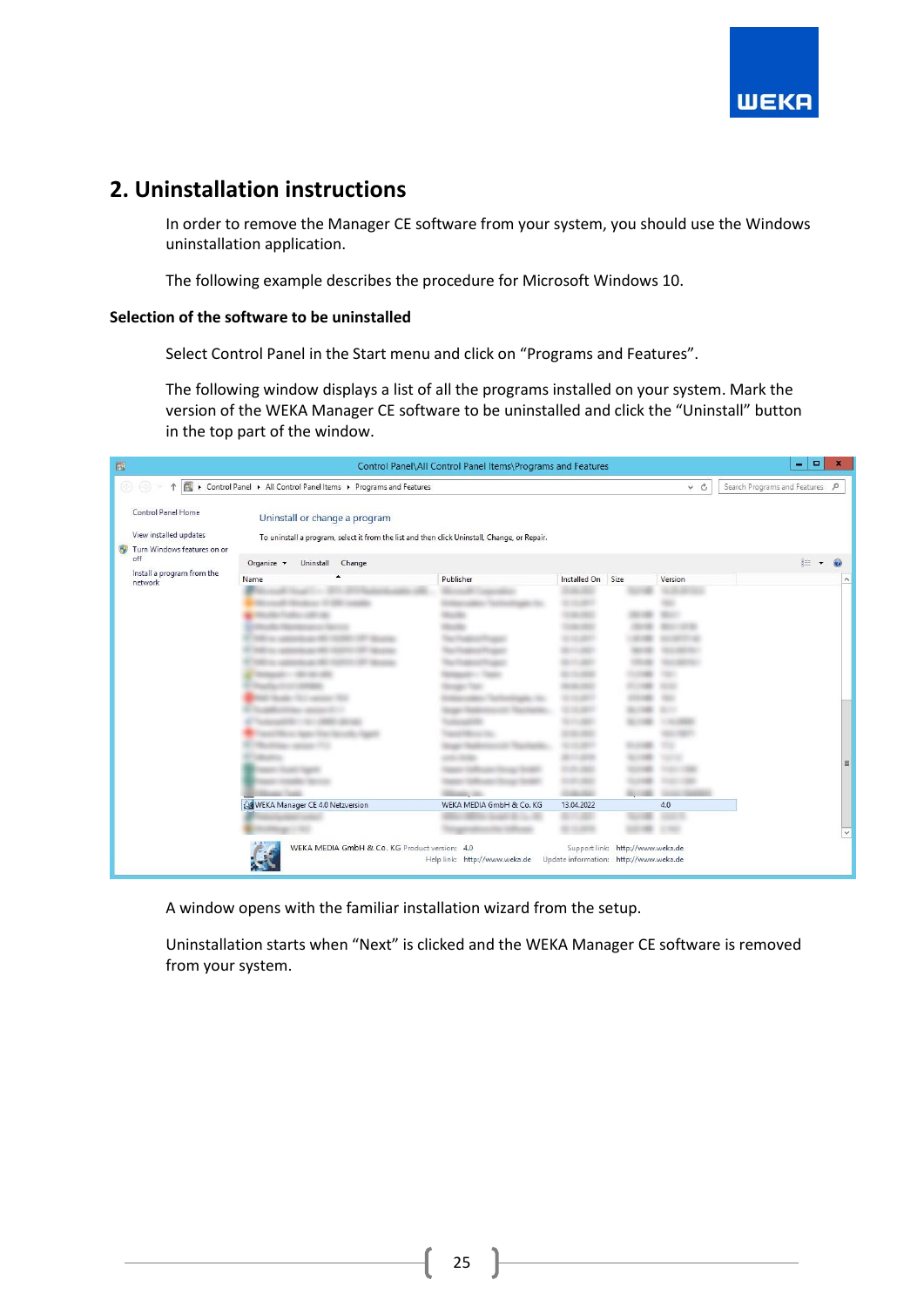

# <span id="page-26-0"></span>**3. Miscellaneous**

## <span id="page-26-1"></span>**3.1 Moving to another computer (single-user and network version)**

## <span id="page-26-2"></span>**3.1.1 Backing up the databases**

Be sure to back up both databases *managerce.fdb* and *filestore.fdb* from the database directory *C:\ProgramData\weka\Manager CE\network version* or *C:\ProgramData\weka\Manager CE\full version*. If you cannot find the databases and/or the database directory, contact your technical supervisor/administrator or WEKA Technical Support (see Chapter 4).

## <span id="page-26-3"></span>**3.1.2 Check the Manager CE version on both systems**

Please check the installed version of the WEKA Manager CE on both systems. The same version of WEKA Manager CE must be installed on both systems. You can check the version information if you start WEKA Manager CE on both systems and compare the version numbers in the start cockpit at the top right. These must be identical, otherwise WEKA Manager CE will not work on the new system. Therefore, if necessary, also carry out an update of WEKA Manager CE on an old system to match the new system.

## <span id="page-26-4"></span>**3.1.3 Prerequisites**

- All documents, for example in the "Operating Instructions" and "Documentation" tabs, must be saved.
- WEKA Manager CE must be closed. In the case of network systems, make absolutely sure that all users/clients have closed WEKA Manager CE. Otherwise there is a risk of data loss.
- To share licenses, you can use the "Options Licensed computers" menu in the software to check which computers have licenses in use. As soon as these clients have returned the licenses (by exiting/closing the program), the licenses are available again after installation on the new server by entering the license data.

## <span id="page-26-5"></span>**3.1.4 Data transfer**

<span id="page-26-6"></span>Copy the two databases *managerce.fdb* and *filestore.fdb* from the database directory *C:\ProgramData\weka\Manager CE\network version* or *C:\ProgramData\weka\Manager CE\full version* from your old system to the database directory of your new system. Ideally, both database directories should have the same name. The two databases *managerce.fdb* and *filestore.fdb* in the target directory of the new system can be overwritten. Take care not to overwrite your working databases.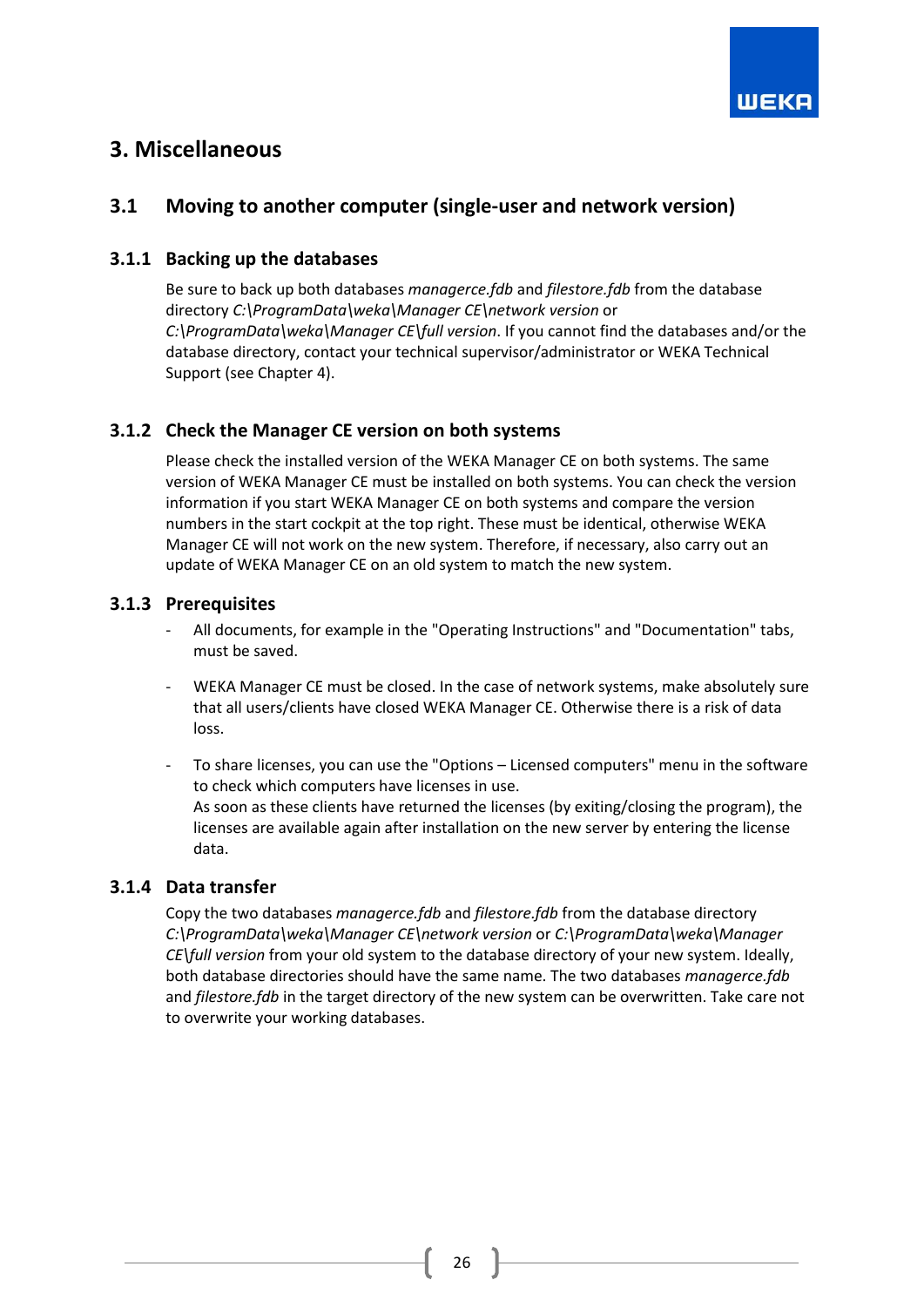

## **3.2 Update Manager CE v3.9 to v4.0 network on a server**

## <span id="page-27-0"></span>**3.2.1 Important information about releasing ports**

WEKA Manager CE v4.0 also uses the **CE manager app server** service to improve data transfer performance between the server and the clients. The service is established/started during installation and will be started automatically in future. The service is absolutely necessary for a functioning connection to the database.

To use this service it is necessary to open ports 3051, 3053 and 3054 in addition to the Firebird default port 3050 in "Inbound rules".

If the service is not available/stopped or if the service was not installed correctly, an error message will be displayed on the clients when Manager CE is started. Check the settings in the firewall on the server, or, if you need help, please contact WEKA Technical Support (see Chapter 4).